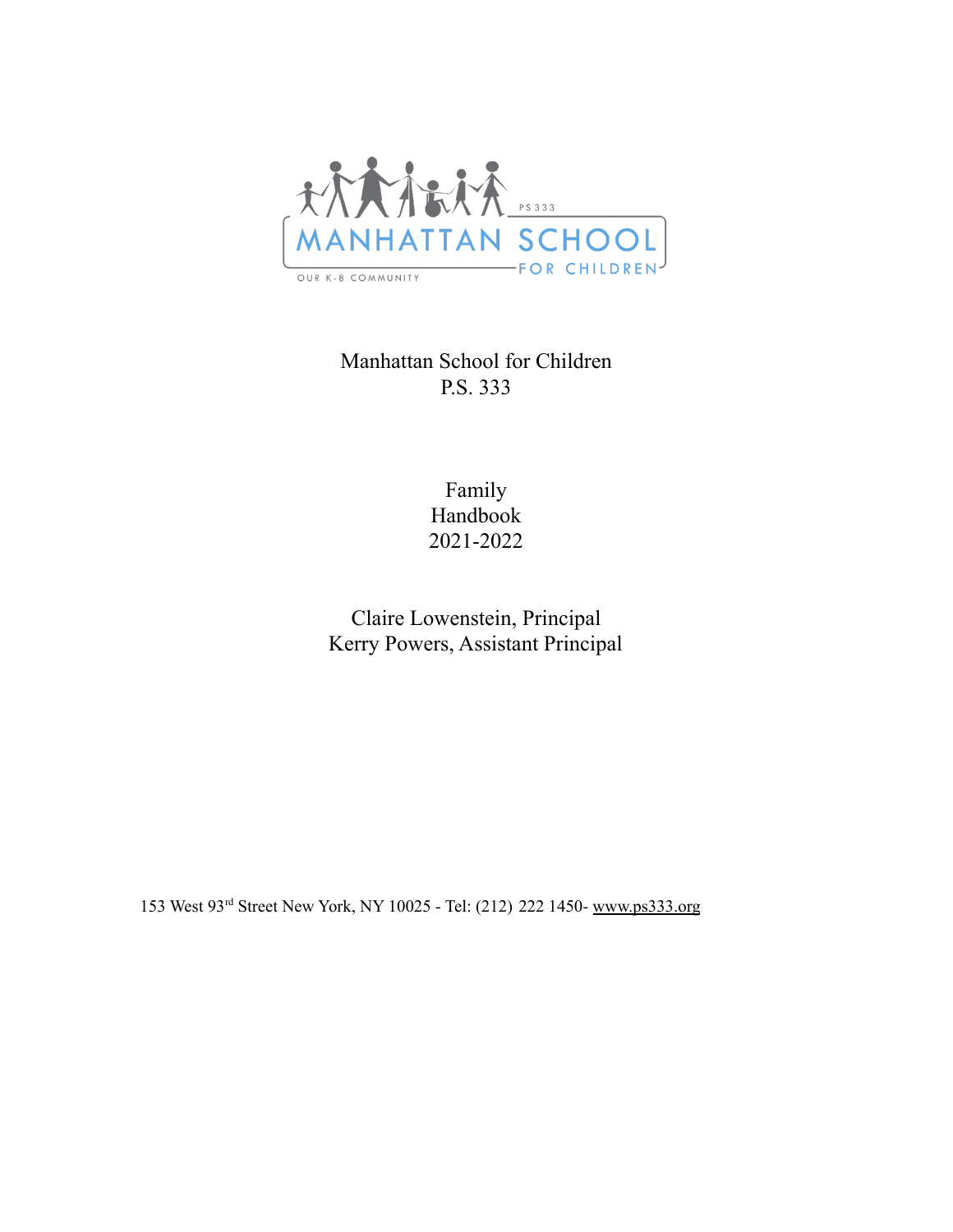# **A MESSAGE FROM OUR PRINCIPAL**

# Dear Families,

Welcome to Manhattan School for Children! Our mission is to be a caring community of lifelong learners, with collaborative teaching in a workshop model where students are doing most of the talking and heavy lifting of their learning. Teachers are facilitators and coaches. Inclusion is intentional and we want to de-standardize curriculum to allow access for all learners. MSC's educators and families have worked to build and maintain a school community in which students of different racial/ethnic, socio-economic, as well as physical and academic abilities, come together to celebrate multiple ways of knowing the world and each other. Our student-centered, pedagogical focus and instructional program is unique and grounded in the philosophy of a "community of learners." We believe that all children are gifted in multiple ways.

- Children learn by doing
- Children learn at different rates, using different strengths and different learning styles
- Children learn about the world in an integrated way
- Children learn when they feel good about themselves
- Children learn when their families are active participants in their school

# **Our School Wide Goal:**

● To continue to know every student well with a cultural lens, as well as an academic perspective to strengthen equity and access across the school.

# **Social Emotional Goals:**

- All K-8 classroom teachers are continuing to implement a school-wide consistent SEL programs: Responsive Classroom for creating rules, routines and structures for transitions, language in the classroom and second step lessons for emotional regulation, impulse control, and conflict de-escalation.
- To Strengthen Equity and become an antiracist school

# **Comprehensive Education Goals:**

### By June 2022:

Math achievement will increase 5% Math achievement will increase 5% for Subgroups: Black, Latinx, SWD(Students with Disabilities) ELA achievement will increase 5% ELA will increase 6% for Subgroups: Black, Latinx, SWD (Students with Disabilities)

We value our Parent Coordinator, Malaka Banks, she is a great resource for families. You may reach out via email at [mbanks5@schhols.nyc.gov](mailto:mbanks5@schhols.nyc.gov) . Our new PA presidents are Barrett Martin and Rachel Connors Phillippe. They continue to work tirelessly to strengthen our school community. Reach out to her at CoPres@friendsofMSC.org with questions, and inquiries about joining a committee. For the most up to date information on PA activities, check our website under "get involved" for upcoming PA meetings and events.

# **Executive PA Committee for Friends of MSC**

PA Co-Presidents: Barrett Martin and Rachel Connors Phillippe

PA Co-Vice Presidents: Nadia Murray Goodman and Rahsaan Harris

PA Co-Treasurers: Margo Beth Fleming and Adams Pinckney

PA Co-Secretary: Liz Green and Danielle Alden

We are excited to be back in person full time. It is going to be a wonderful and successful year. Best,

Claire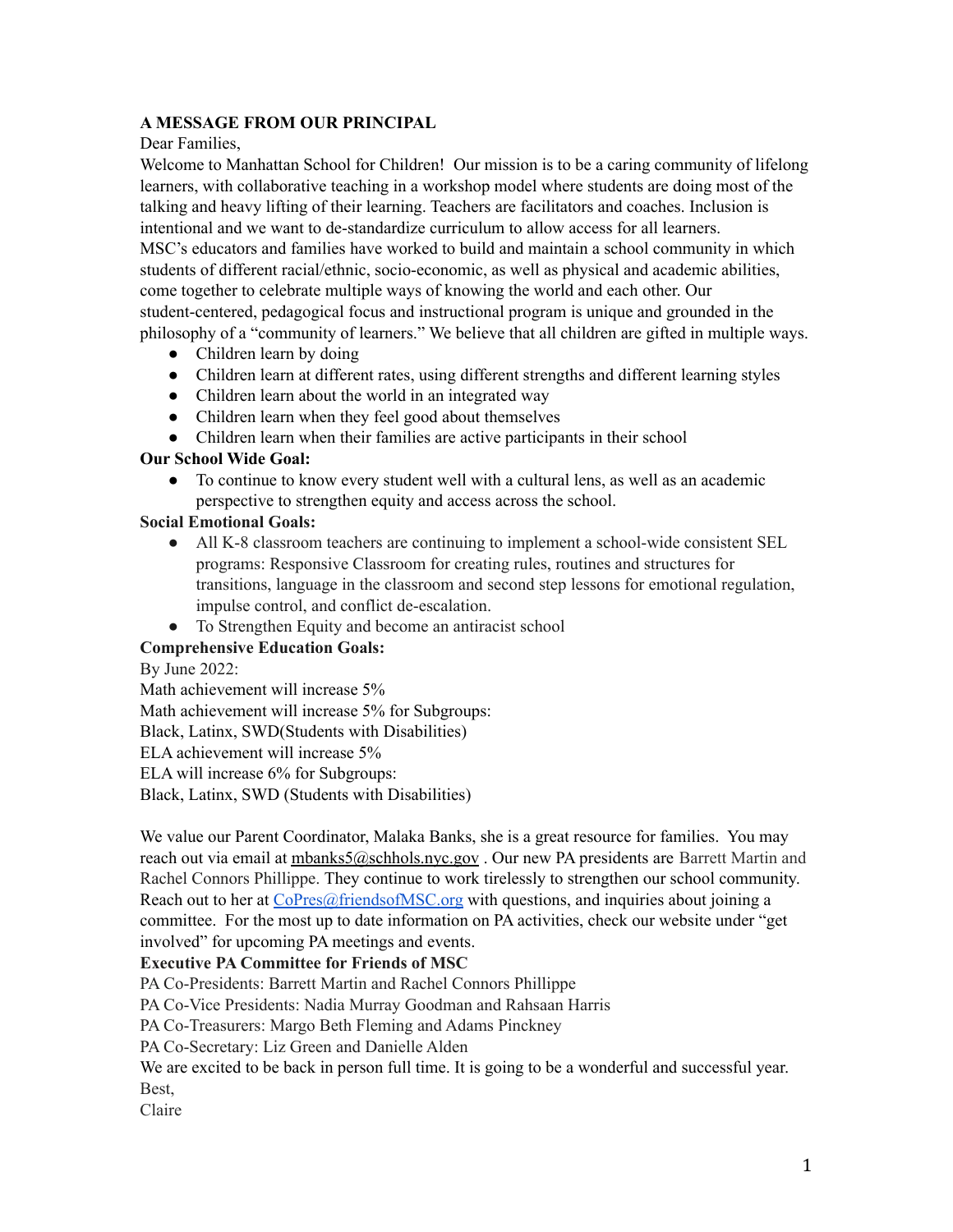#### **2 0 2 1 - 2 0 2 2 S t a ff**

**Principal: Claire Lowenstein Assistant Principal: Kerry Powers Business Manager: Tatiana Hoover Parent Coordinator: Malaka Banks** 

#### Teachers K-5

K-01 Julia Delehanty K-02 Gerri Ann Garrelick K-03 Kysha Young & Alba Panzera 101 Ya'arah Pinhas 102 Lara Starr 103 Lynn Part 104 Nicolette Wilson& Catherine Liu 201 Sejal Sheth 202 Karen Dunner 203 Carly Wurman & Rachel Samuels 301 Michele Tyndal 302 Stephanie Bush 303 Danielle Fendrich & Nichole Makarius 401 Elizabeth Rivera 402 Katelyn Bornholdt 403 John Speedling & Rachel Moskowitz 501 Kelly Provost 502 Gabriel Zuger 503 Hilary Kaden & Fara Goodman 5th/6th Grade Tech: MaryAnn Schmidt Teachers 6-8 ELA - Gillian Bashaw ELA - Matthew Lyons ELA - Alaina Storck Math - Wyatt Knaster Math - Sing Chang Science - Margarita Lavides History - Doug LaFlamme ICT - Heather Hecht ICT - Raphael Tomkin ICT - Brian Wayne ICT- Patti Kelly ICT- Celeste Perez

#### **C l u s t e r s K - 8**

Art/Drama Kris Casey Science/Greenhouse Shakira Provasoli Dance - Nadia Lesy Music - Shelley Carver P.E. Gym - Dinko Kacarevic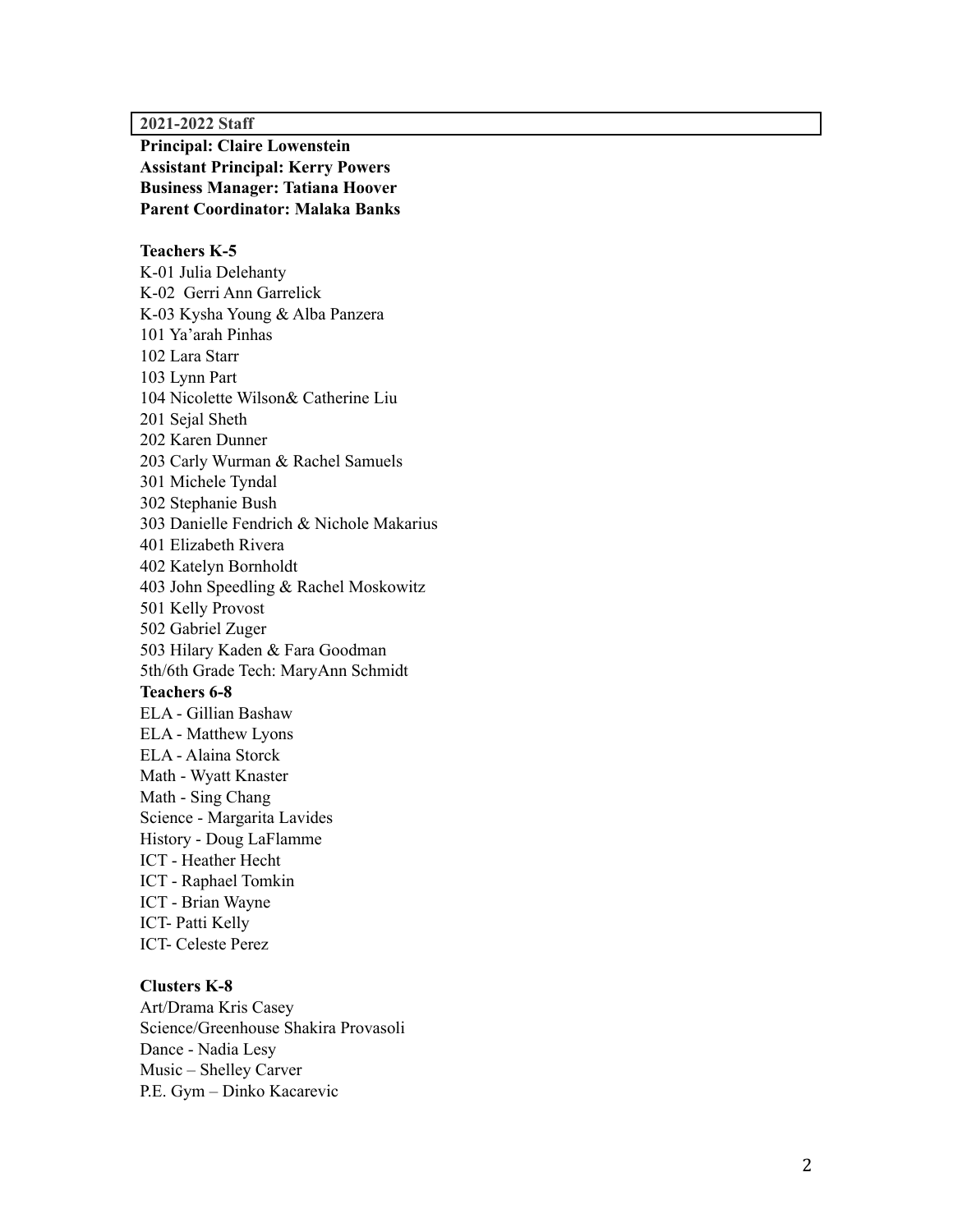P.E. Gym/APE - James Brostowski

#### **Para Professionals**

Eunice Canela John Casiano Delilah Cepeda Veronica Campuzano Drew DeBarros Alba Fermin Araceli Flores Elvin Garcia Heidi Harding Montiya Jenkins Akil Marsh Karel Miles Natasha Muriel Adriana Rosario Rehka Rashada Pedro Perez Rosemary Pina Ysabel Quinones Lisa Reme Miguel Ruperti Carisma Taylor Ana Terrero Danielle Tiboni George Warner

IEP Teacher – Amy Bernard SBST School Psychologist – Alison Weitz SBST Social Worker – Diana Roman SBST Family Worker - Jenny Chang Social Worker/Respect for All Liaison/Mandated Counseling – Alison Esses E.S.L. – Katy Bowen Pupil Personnel Secretary – TBA

#### **Occupational Therapy**

| Mary Anthony            | Deb Fisher    |                  |                    |
|-------------------------|---------------|------------------|--------------------|
| Elana Askarim           |               |                  |                    |
| <b>Physical Therapy</b> |               |                  |                    |
| Jonathan Bronsky        | Elaine Mar    | Anne Lyn Gador   |                    |
| <b>Speech Therapy</b>   |               |                  |                    |
| Jamie Diamond           | Erica Drexler | Amanda Mcquillan | <b>Stacey Roth</b> |
| Erica Smolowitz         |               |                  |                    |

**School Aides** Maxima (Xiomara) Almonte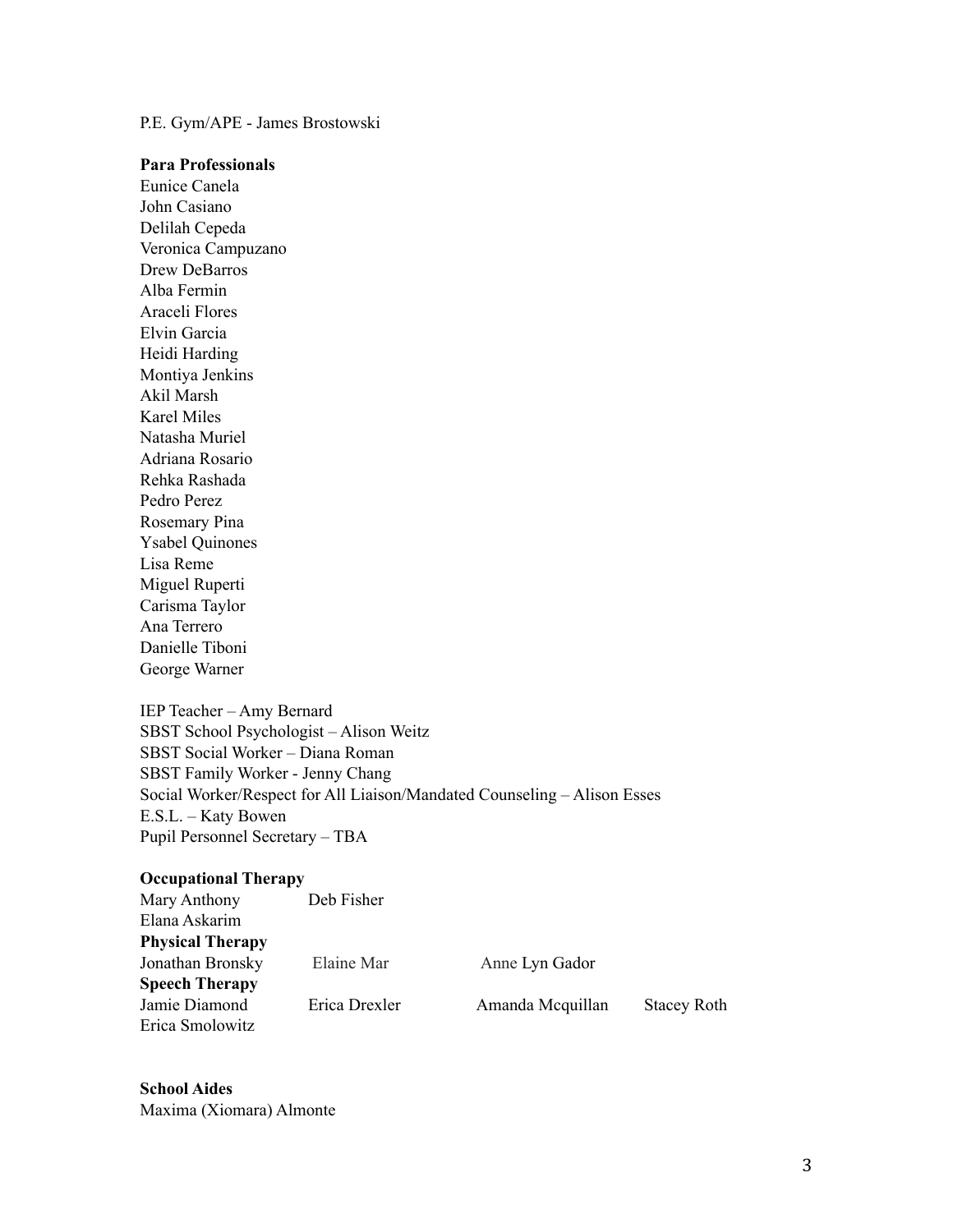Lorraine Phillips (Supervisor School Aide)

### **History**

Manhattan School for Children was founded in the early 1990s through a cooperative effort of parents, teachers and staff members of NYC's Community School District 3. It is a school of choice, open to children who are zoned for District 3. Since that time, MSC's educators and parents have worked to build and maintain a school community in which students of different racial/ethnic, socio-economic, as well as physical and academic abilities, come together to celebrate multiple ways of knowing the world and each other.

# **Teaching and Collaboration for Differentiated Instruction**

Over the years MSC teachers came to realize that our children have many different educational backgrounds and learning styles. Though teachers strove to provide a rich environment where children could be actively involved in their learning and in "learning by doing," there were still students who experienced difficulties learning. MSC teachers maintain balanced reading and mathematics programs. In addition to explicitly teaching mathematical concepts and number facts, we involve children in hands-on and cooperative problem solving. Likewise, our literacy curriculum involves students in real (purposeful) reading and writing.

# **Building A Community of Learners**

As you go through the life cycle, every stage of life has to add something to the possibility of *being able to obey the Golden Rule*-- Erik Erikson *"Treat Others the Way You Want to Be Treated"* (cited in Charney, Teaching Children to Care).

Our most important responsibility is teaching children to live by the Golden Rule -- to respect themselves and others in their classroom communities, school, neighborhood, city and country. Using many of the lessons and routines outlined in The Morning Meeting Book, MSC classroom teachers have built classroom communities in which children can articulate and live up to the expectation of being treated with fairness and respect. Students learn to treat each other the same way as they articulate goals and declarations for the year, and create a do-able list of classroom rules and expectations that facilitate learning and are based on the Golden Rule.

### **Birthdays and Holidays**

**The MSC community has families from many different cultures and traditions. Some families in our school community do not celebrate holidays and birthdays because of religious or cultural beliefs. Therefore, we do not celebrate holidays, birthdays or decorate the school or classrooms for holidays, nor do we hold holiday celebrations.**

We have the tradition of honoring children in the classroom community by making sure that each child has a "Special Day." Each child selects a special day at school for celebration. Consult with the families in your class in planning for the "Special Day." Reminder, special day snacks that are dropped off should be already prepared in individual portions.

### **Social Emotional Learning**

As part of our continued mission to teach children to care and maintain a positive learning community it is important for students to respect themselves and others. Our social emotional curriculums are: Responsive Classroom and Second Step.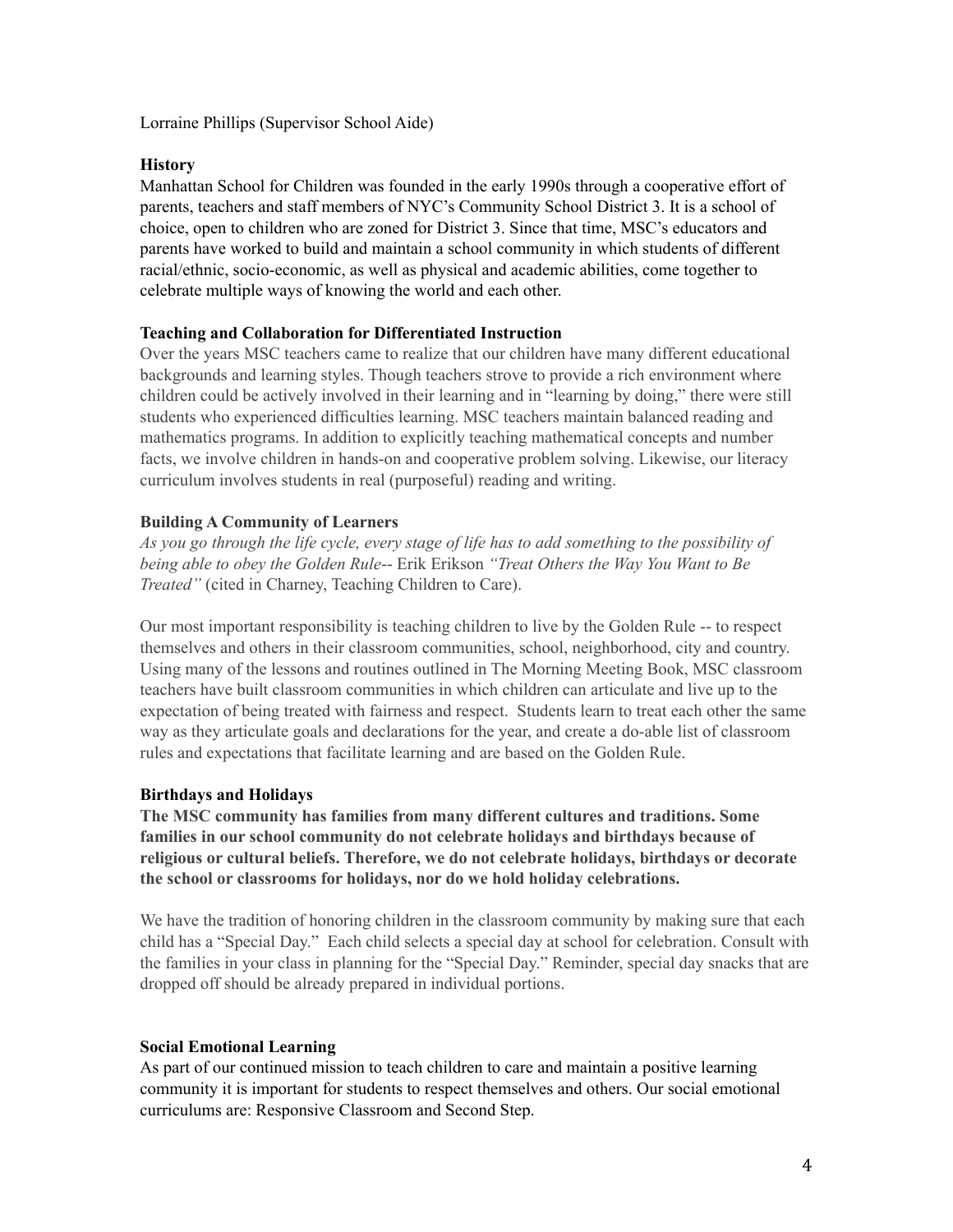Both curriculums are a research and evidence-based approach to education that fosters safe, challenging, and joyful classrooms in schools, kindergarten through eighth grade. It supports educators to become more effective in three key domains.

- "Engaging Academics Teachers" creates learning tasks that are active, interactive, appropriately challenging, purposeful, and connected to students' interests.
- "Positive Community Teachers" nurtures a sense of belonging, significance, and emotional safety so that students feel comfortable taking risks and working with a variety of peers.
- "Effective Management Teachers" creates a calm, orderly environment that promotes autonomy and allows students to focus on learning.

# **Morning meetings (K-5), Advisory (6-8)**

- K-5 classrooms begin each day with a morning meeting to promote an environment of trust, academic growth, and positive behavior
- 6-8: Advisory: Using The Responsive Advisory Meeting Book 6<sup>th</sup>, 7th & 8th grade students participate in Advisory meetings that allow for students to connect to the teacher, our school, and to each other. 8th grade as a part of their Legacy, design a service project to give back to the MSC Community.
- The emphasis is to teach children to take care of themselves, each other, and the school environment so that everyone can learn at his/her best.
- Students set goals for their own learning and take responsibility for reaching these goals.

# **Classroom Rules-Class Delegates & School Wide Rules Congress & Grade Delegates**

During morning meeting (K-5), Advisory (6-8) during the first weeks of school:

- Teacher helps students set goals for the year, often beginning by sharing her/his own goals (Hopes and Dreams)
- Teachers work with students to create 5 classroom rules (They are generated from students' ideas. Students make a poster of the rules and display it prominently in the room.
- Each class chooses two delegates to represent them at a grade-level school wide congress. The job of the delegates at each grade-level to meet at rules congress to discuss all the classroom rules for their grade and select three to five upon which all could agree.
- School-Wide Delegates: Two delegates from each grade will be selected from among these representatives for monthly meetings with Claire.

# **Social Emotional Goals:**

- By June 2022, all K-8 classroom teachers are continuing to implement Responsive Classroom for creating rules, routines and structures for transitions, language in the classroom and second step lessons for emotional regulation, impulse control, and conflict de-escalation.
- To combine and implement our SEL curriculums: Responsive Classroom and Second Step Social emotional curriculums across the school consistently.
- All Second Step lessons are taught in Morning Meeting and Advisory.
- To Strengthen Equity and become an antiracist school
- For teachers to take on leadership roles

Town Hall - Town Hall Meets twice monthly (K-3, 4-8)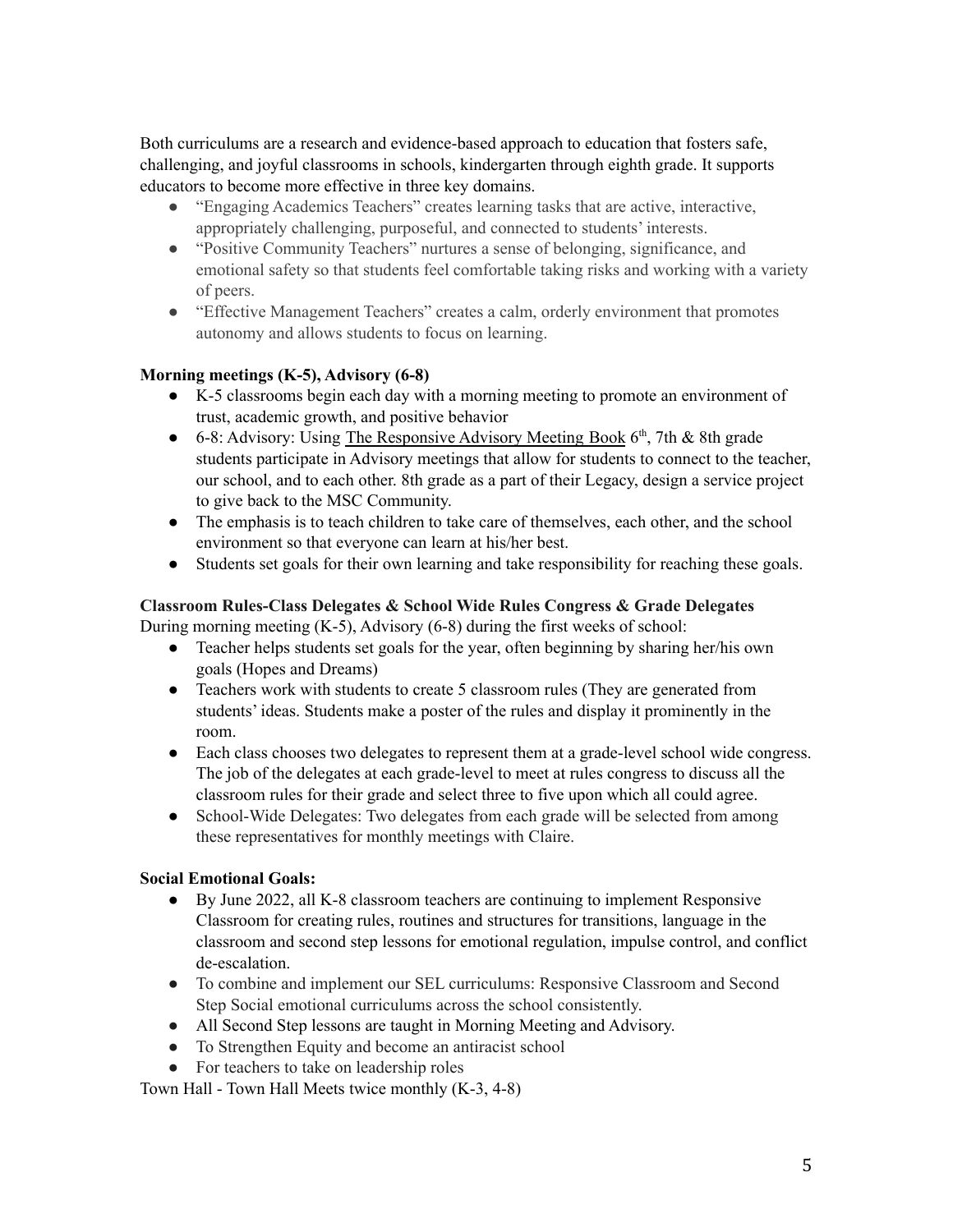| Month     | Theme                                                                                                                                                                                                                                              |
|-----------|----------------------------------------------------------------------------------------------------------------------------------------------------------------------------------------------------------------------------------------------------|
| September | Hopes and Dreams: What do I want for myself for the year? What do I want for<br>my MSC Community for the year? What can I do to make myself and the MSC<br>Community the best it can be?                                                           |
| October   | Growth Mindset and Goal Setting: Skills we need to be good students, friends<br>and MSC Community Members                                                                                                                                          |
| November  | Gratitude: How we show gratitude in ourselves, our classrooms, our<br>community and the importance of understanding gratitude. Does this connect to<br>Second Step lessons?                                                                        |
| December  | Empathy & Emotion Management: How to identify our feelings and how they<br>affect our reactions and interactions with others?                                                                                                                      |
| January   | Respect for All - Anti-Bullying: Using the skills we learned from Second Step<br>about empathy - What does it mean to be an empathic community member?<br>Upstander, inclusive, kind.                                                              |
| February  | Respect for All - Respecting Differences: How can we learn about and respect<br>each other's differences? No One Eats Alone Day.                                                                                                                   |
| March     | Emotion Management & Empathy: We feel feelings in our body. Learn,<br>understand and identify our feelings                                                                                                                                         |
| April     | Problem Solving, Confidence and Peer Pressure: What are Problem Solving<br>Skills? What is confidence? How to build confidence in ourselves and our<br>friends. What is peer pressure? How can we make good decisions and be true<br>to ourselves? |
| May       | Conflict & Conflict Resolution: What is conflict and what are ways we can<br>resolve conflict peacefully and appropriately?                                                                                                                        |
| June      | Celebrating Accomplishments and Celebrating Legacy                                                                                                                                                                                                 |

**MSC Discipline Policy:** At MSC, when dealing with discipline issues, we use the Responsive Classroom approach. This emphasizes teaching children to take care of themselves, each other, and the school environment so that everyone can learn at his/her best. There is a strong emphasis on students setting goals for their own learning and taking responsibility for reaching these goals. To be successful academically and socially, children need to learn cooperation, assertion, responsibility, empathy, and self-control.

# **Rules and Logical Consequences**

- The teacher and students create rules for the classroom that will allow everyone to do his/her best.
- When students break the rules, there are clear and non-punitive consequences that help them learn from the mistake. The approach teaches responsibility and self-control.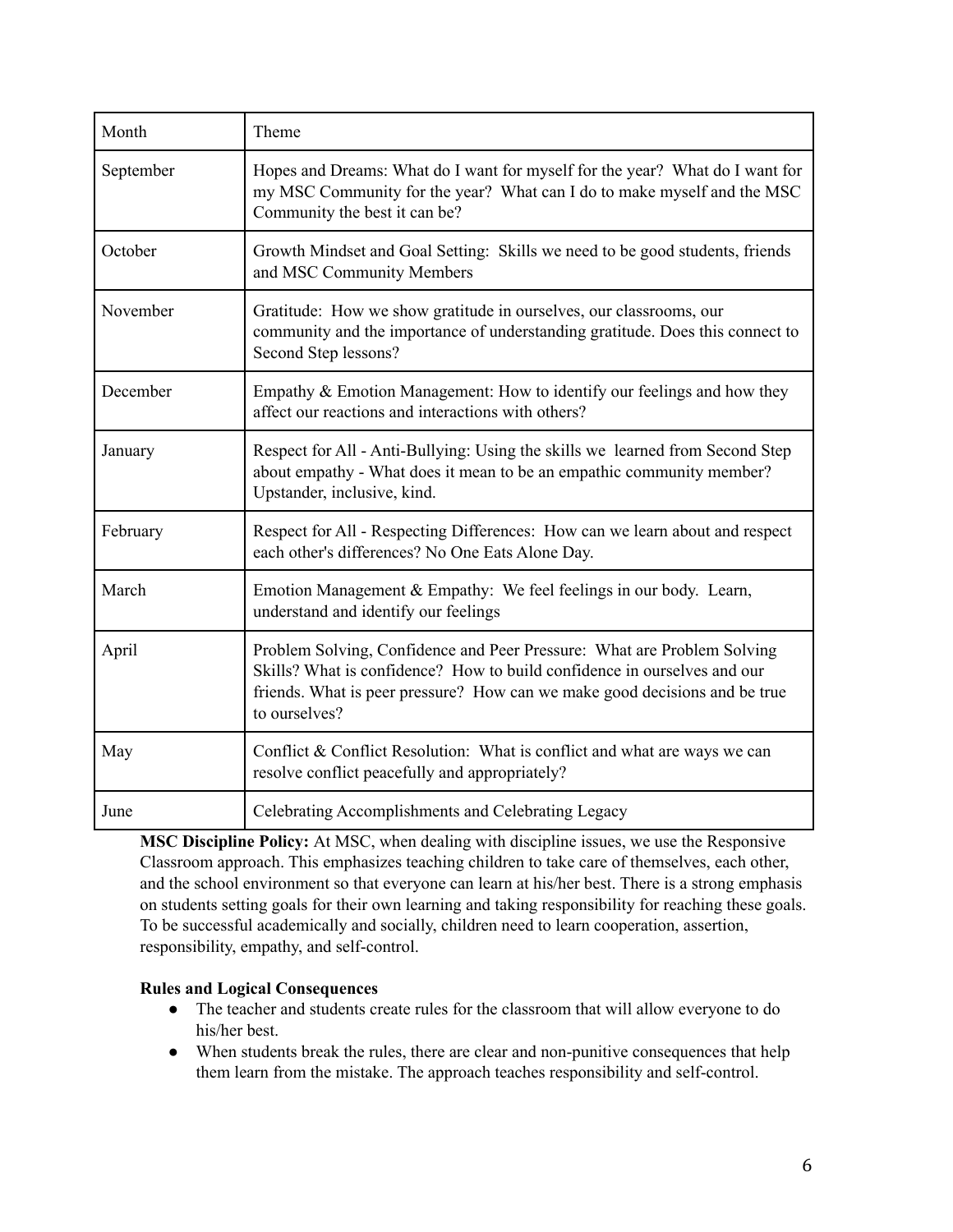# **Contacting Family**

- When a student begins to show a pattern of behaviors that interrupt his/her learning or the learning of others, teachers contact family
- Teachers maintain anecdotal records and consult with administration and guidance to create a support plan.
- Teachers will remove a student from class only if the student is consistently disrespectful and disrupts learning and contacts family.
- Teachers are responsible for contacting families if students show a pattern of absence, or lateness, do not have homework, are not prepared for school, and/or disrupt learning for two consecutive days.
- Teachers are expected to keep a log or record of all significant communication with families.

# **Continued Disruptive Behavior:**

- The teacher schedules a meeting with the assistant principal and Guidance Counselor, the student in order to address the behavior by engaging the student in intervention and prevention strategies.
- are contacted a meeting is often set up between all parties

# **Responding to Misbehavior Steps**

Goal: Stop misbehavior as quickly and simply as possible so the teacher can continue teaching and students can continue learning.

| MINOR- Level 1, 2, 3- DOE Citywide                  | MAJOR - Level 4, 5- DOE Citywide                         |
|-----------------------------------------------------|----------------------------------------------------------|
| <b>Behavioral Expectations)</b>                     | Behavioral Expectations)                                 |
| Using profane language or gestures                  | Throwing things                                          |
| Uncooperative /Non compliant behavior               | fighting or putting hands on another in an aggressive or |
| Ignoring directions distracting sounds              | harmful behavior                                         |
| Engaging in verbally rude or disrespectful behavior | Bullying and biased based behavior                       |
| Leaving the classroom without permission            | Cyberbullying                                            |
| Distracting movements/gestures                      | Stealing                                                 |
| Ignoring routines                                   | Repeated minor infractions                               |
| Abuse/misuse of materials                           | Seriously dangerous or violent behavior                  |
| Physical horseplay                                  |                                                          |

#### **Updated Steps to Responding to Misbehavior**

### **Response to minor infractions: Mask Enforcement/Social Distancing**

We are continuing our *"Responding to Misbehavior"* response to infractions protocol. That will include mask enforcement and abiding social distancing requirements.

STEP 1: Non-verbal redirect- a look, a nod, brief eye contact, a tap on the shoulder, teacher moves closer to the student

(This is a reminder to the student to stop. If it continues, we go to the next level - see Step 2.) STEP 2: If the behavior continues, Verbal redirect

STEP 3: If a student continues to misbehave, the student is then removed for the rest of that period. The parent will be called. A meeting is scheduled with the parent and assistant principal. STEP 4: If behavior continues, a parent will be asked to pick up the student.

As part of each cohort rule creation, masks and social distancing will be included and posted in each classroom.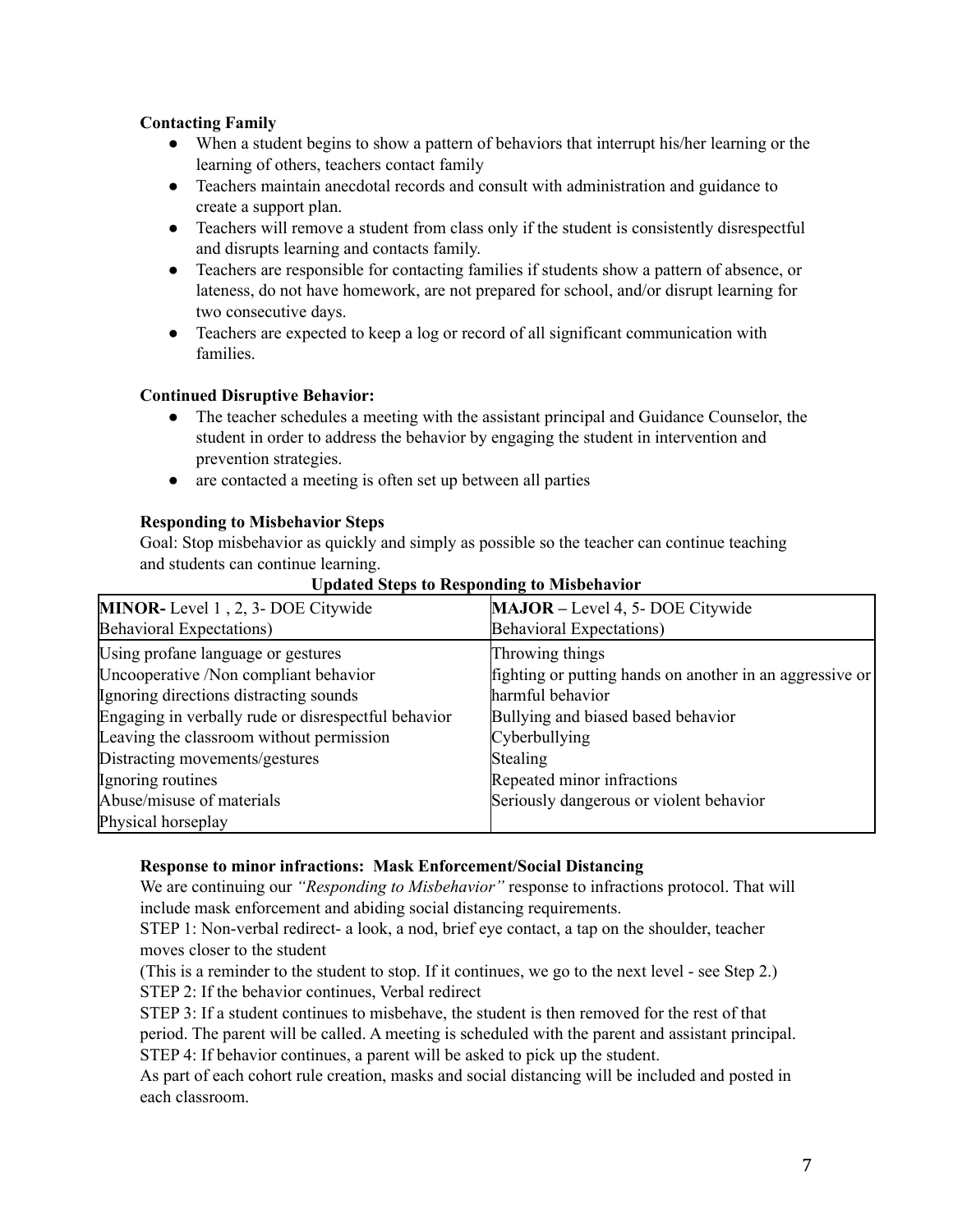**Intervention Intake Referral Form:** At some point that day, staff fills out an intervention intake referral form. On the form, staff records the incident and chooses from the menu of additional guidance interventions.

# **Response to Repeated Infractions and Major Infractions:**

Removal from classroom by teacher Principal Suspension (up to 5 days) Superintendent Suspension

# **School Wide Signals**

All students, in all grades, should be familiar with and understand that the "hand in the air signal" means children should stop, look and listen. Classroom Signal: teachers establish and teach a classroom signal that will indicate to the students it is time to be quiet and focus on teacher directions or instruction. The auditory signal is nonverbal and should be followed by our all school wide visual signal, which is a straight, single hand in the air.

# **School Forms**

At the start of the school year, students will receive several forms that need immediate attention. 1. Emergency Contact Form - Please fill out the front and back of the emergency contact form in blue/black ink and return it to school as soon as possible. It will be kept in the main office in case of an emergency. **This form must be submitted annually with current information.** You must list several people who can be contacted in the event the school cannot reach you.

# **\*\*\*\* Your child cannot be released to anyone who is not listed on the Emergency Contact Form \*\*\*\***

2. Lunch Form - Every student must submit a lunch form regardless of whether the student will eat the school lunch.

3. Media Waiver Consent Form

### **Social Distancing/Classrooms**

- Students will be physically distant throughout the day to the maximum extent possible.
- Desks in classrooms will be arranged in a staggered format, all facing the same direction and six feet apart.
- Throughout the school there will be signage indicating the six-feet distancing guideline.
- **● Parents and caregivers will not be permitted to enter the building at arrival or dismissal.**
- **● Visitors will not be permitted in the building during the school day.**
- All faculty meetings (divisional, grade level, curriculum) will be virtual, as will parent-teacher conferences, field trips, and congregate events.

### **Student Circulation**

- Stairwells will be labeled with the use of one directional stairwells and single file travel patterns.
- Elevator use will be limited to individuals with special needs (2 persons per elevator), and face covering

must be worn at all times.

● Face coverings must be worn at all times except while eating or drinking.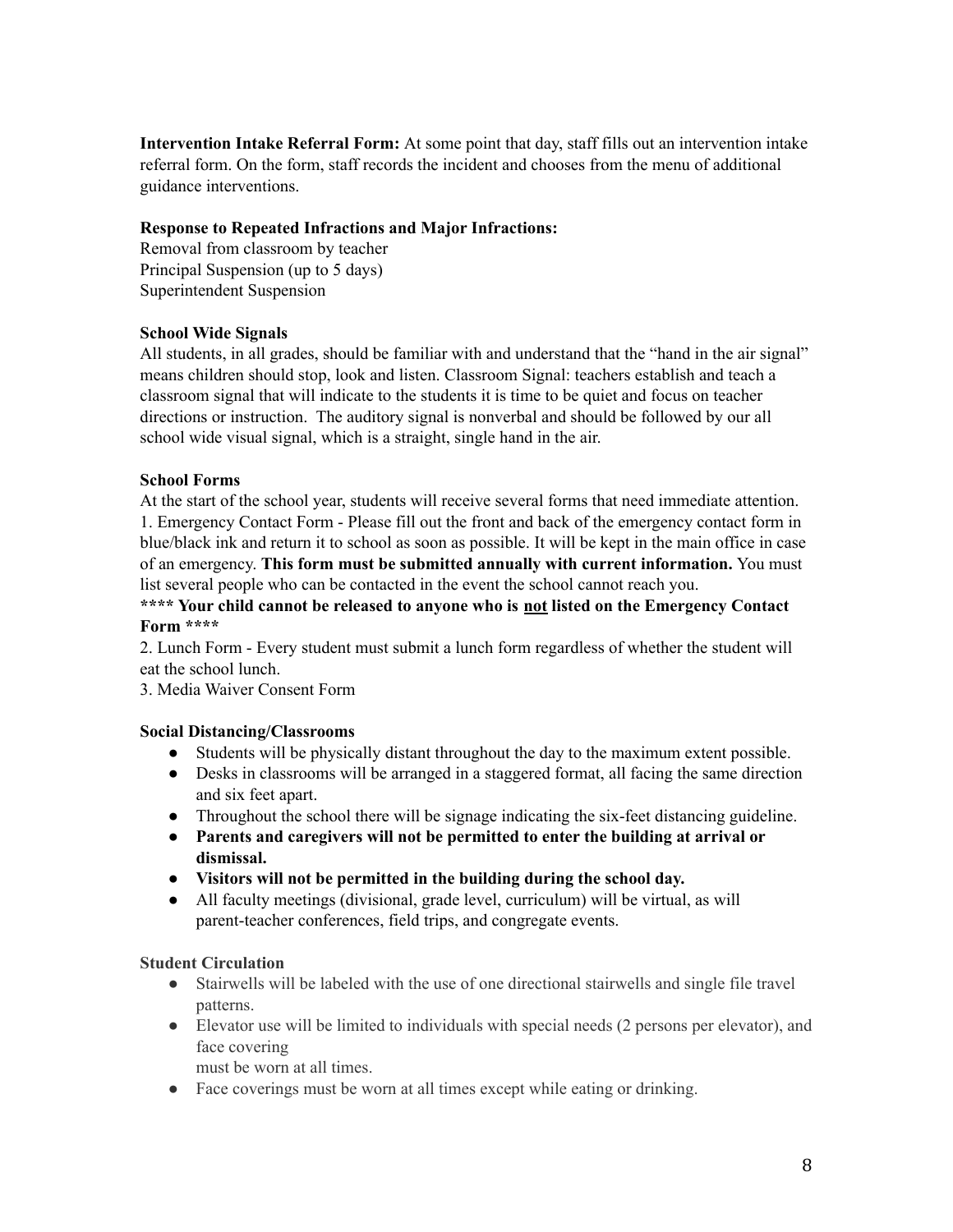- Appropriate signage, directional markers and physical distancing guidelines, will be displayed on walls and floors throughout all travel routes.
- To reduce movement throughout the building, teachers will travel from class to class, with students remaining in the same room throughout the day to the extent possible.

# **Arrival/Dismissal Protocol**

# **Arrival Protocol**

- Students should arrive by 8:20 am at their grade level designated area (see below.)
- Students are recommended to arrive with their own face coverings, and if they do not have a face covering, one will be provided before entering the school building.
- Students will line up single file line up with six feet markers and identified traffic patterns with

directional markings.

- School personnel will be deployed strategically to assist students.
- Faculty, staff and students will follow a staggered arrival and dismissal protocol through three dedicated easily identifiable entrances/exits which will be labeled 1 through 3.
- Teachers will meet their cohort at their designated space and escort them into the building.
- Students will have the ability to collect breakfast (grab and go) at entry.
- Students must clean hands with sanitizer after entry and before entering class.
- Signage identifying the morning entry protocols will be posted at points of entry and within the lobby.
- Signage will be available in multiple languages, their assigned classrooms (six feet from one another)
- Parents/caregivers will NOT be able to take their child to their classrooms. Drop-off and pick-up will take place OUTSIDE the school building at designated areas.

# **Dismissal Protocol**

- At 2:40 students will engage in physical distancing while exiting the building.
- School personnel will be deployed strategically to assist students.
- Teachers will escort their cohort out of the building through their designated exit.
- Designated points of egress will be labeled.
- The dismissal will be staggered and we are using the same exit as entrance.
- The yard will have physical distancing markers and directional signs.

# **Arrival Schedule:**

**Entrance/Exit 1 (Big Yard and Little) Kerry, Carly, Dinko, Maxima** 8:20 a.m. K01, K02, K03, K04 (Big Yard) 101, 102, 103, 104 (Big Yard) 201, 202, 203 (Little Yard) **Entrance/Exit 2 (Front Entrance) Claire, Malaka, Lorraine** 8:20 a.m. 301, 302, 303 401, 402, 403, 501, 502, 503 3rd graders - Line up along the left of the front doors on 93rd Street (where middle school was lining up)

4th graders - Line up along the right of the front doors on 93rd Street (where 3rd gr was before 5th graders - Line up along the right of the front doors on 93rd Street (where 4th gr was before)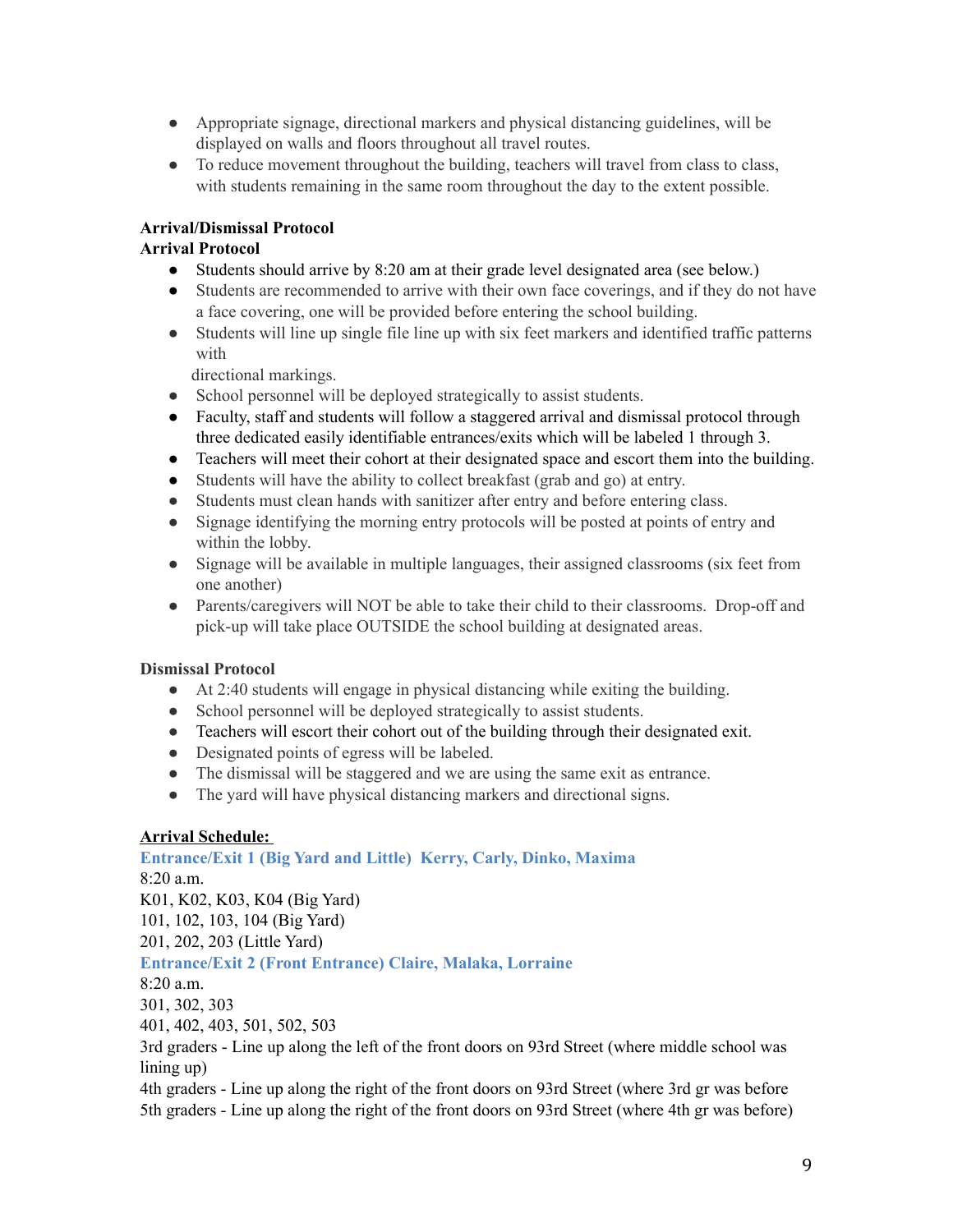# **Entrance/Exit 3: Front Entrance towards Amsterdam (Ben)** 8:20 a.m. 601, 602, 701 702, 801, 802

Dismissal Schedule: Starting at 2:20 Grades will dismiss through the same doors as for arrival. **Dismissal/Exit 1 (Yard) Kerry, Dinko, Carly, Maxima** 2:20 pm K01, K02, K03, K04, 101, 102, 2:20 pm 103, 104, 201, 202, 203

**Dismissal/Exit 2 (Front Entrance) Claire, Malaka, Loraine** 2:20 pm 301, 302, 303 , 401, 402, 2:20 pm 403, 501, 502, 503

**Dismissal/Exit 3: Front Entrance towards Amsterdam, through the Gym) Ben**

2:20 pm 601, 602, 701 2:20 pm 702, 801, 802

#### **Elevators**

All classes are escorted by a teacher using the stairs for arrival, dismissal and travelling through the building. An assigned Para professional escorts a student who moves differently (uses a walker or wheelchair). A student must submit a doctor's note to Malaka for a temporary elevator pass.

**Attendance and Lateness:** Attendance is taken first thing in the morning. Students are expected to be in their classroom by 8:20am. Any student not present by 8:25 am is marked absent.

**Student Late Policy- S**tudent remains at SSA agent desk SSA agents calls the main office. A member of the main office comes down to the lobby, takes a temperature check and escorts the student to the classroom.

# **Visitor Policy- Visitors enter through front entrance**

SSA (School Safety Agent) agent stops the visitor SSA agents calls the main office A member of the main office comes down to the lobby, takes a temperature check and escorts if necessary.

### **Early Pick-Up**

If students are picked up early for any reason, families must go to the lobby and speak to the School Safety Agent. The safety agent will call the main office to notify of student early pick-up. A staff member will pick up the student from the classroom and bring he/she/they to the lobby where the family will sign out the student. Students will meet their family member in the Main Office. We encourage parents to make appointments (for example, dentist) out of school hours so that children do not miss any instructional time. **\*\*\*\* Students cannot be released to anyone who is not listed on the Emergency Contact Form \*\*\*\* Fire/Evacuation Drills**

During Fire and/or Evacuation Drills: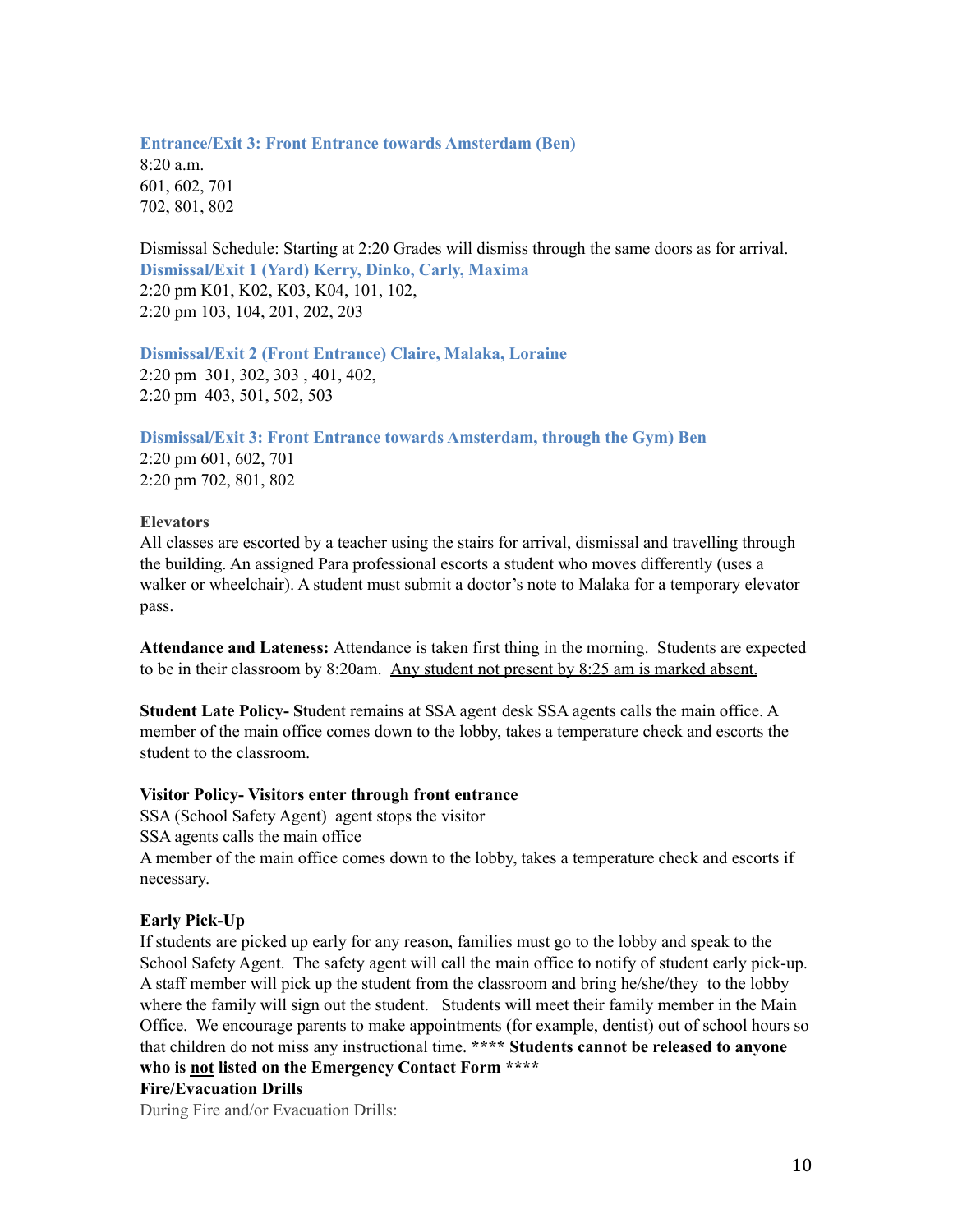- Teachers bring with them either a class list with emergency phone numbers or copies of their Emergency Contact Forms.
- Review often Fire Drill procedures with your class before the first Fire Drill.
	- 1. Students line up quickly and quietly.
	- 2. There is no talking.
	- 3. Students walk with their arms down by their sides
- Students with limited physical mobility do not leave the building; these students are escorted, by assigned staff members, to the Holding Room that are located on each floor (Rooms 300, 400, 500, and 610). In the event of a true emergency, all students will leave the building.

# **School Days**

- Snow days: Any student attendance day that cannot be delivered in-person (e.g. due to inclement weather) will become a fully remote instructional day. School staff would be expected to provide and students would be expected to participate in remote instruction on this day.
- Unexpected school closings for health or other reasons will be announced on [www.ps333.org](http://www.ps333.org), staff will receive an email, an email blast will be sent to family and staff and it will be publicized via phone trees maintained by Class Parents.

# **2021-2022 School Calendar:**

[https://www.schools.nyc.gov/docs/default-source/default-document-library/parent-facing-calenda](https://www.schools.nyc.gov/docs/default-source/default-document-library/parent-facing-calendar-2021-22-ac) [r-2021-22-ac](https://www.schools.nyc.gov/docs/default-source/default-document-library/parent-facing-calendar-2021-22-ac)

### **Bathroom Usage: Leaving the Room (Bathroom, Water, Hallway)**

There will be signage regarding hand washing and physical distancing displayed. **Grades K-2**

- Must use a pass (uniform pass is used in each classroom)
- Students move their picture card to show the teacher they are in attendance as a part of their morning routine.
- Students move their picture card to the restroom slot when a student takes the pass.
- Students must have a pass when leaving the room.
- Teacher keeps track of who is out of room (in an event of emergency)
- Teachers keep track to know how long students are out of room for safety reasons.

### **Grades 3-8**

- Must use a pass (uniform pass is used in each classroom)
- Students must sign in and sign out
- Must limit number out of room at one time
- Teacher has a system to know who is out of room (in an event of an emergency)
- Teacher has a system to know how long students are out of room (for safety reasons)

# **Lunch**

K students eat lunch in their classrooms.

 $1<sup>st</sup> - 8<sup>th</sup>$  students eat lunch in the cafeteria.

Grab-and-go meals will be available for breakfast each day, though students will also be permitted to bring their own lunch.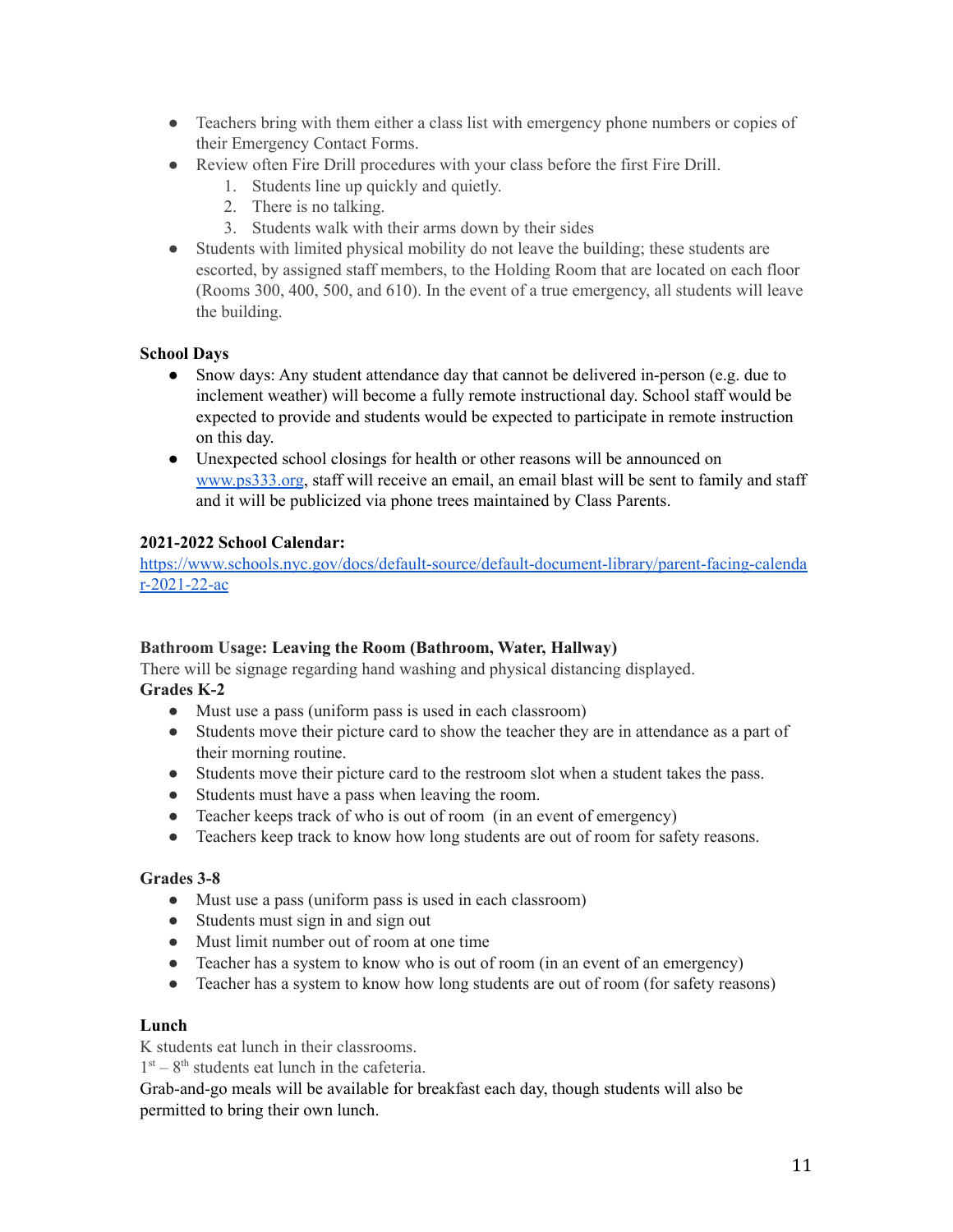- After eating, students and staff will wipe down the area where they ate their meal. Every evening,
- Division of School Facilities staff will be cleaning the entire building with COVID-19 approved disinfectant.
- Students will NOT be able to go outside for lunch.

# **Snack**

In order follow CDC guidelines and to ensure safety, below is our policy for snack: Students can bring their own individual snack and keep it in their backpack. They can eat it when they are hungry and while they are working. Breakfast is available for all students every morning. Students should grab a breakfast and that can be their snack. At this time, we cannot have communal snack and snack cannot be shared.

# **Isolation Room**

- If a student exhibits symptoms of COVID-19, they will be escorted to the Isolation Room by a staff member.
- The student will be evaluated by the nurse in the Isolation Room.
- If the student is found to have COVID symptoms, the students will be escorted to the Isolation Room (Rm 303). An Isolation Room is a place where a student with suspected COVID-19 symptoms can be safely isolated in the building until they can be picked up by a guardian.
- When an ill student has been picked up, the Isolation Room will be closed and a deep cleaning must be performed before it can be used again.

# **Health Information**

More health information will be shared with families as a Health and Safety Document. It will include the following:

- Symptomatic Student/Staff Member at School
- Returning to School after showing symptoms
- Positive COVID-19 Case
- Returning to School after COVID-19 exposure
- Contact tracing
- School Closures

# NYC TEST  $+$  TRACE and DOHMH INVESTIGATION & CONCLUSIONS

| Conclusion of<br>Investigation | During<br>Investigation (for<br>at 24 hours)         | After Investigation                                                                                                          |
|--------------------------------|------------------------------------------------------|------------------------------------------------------------------------------------------------------------------------------|
| One confirmed case             | Close classroom,<br>transition to<br>remote learning | Classroom remains closed for 14 days;<br>Students and staff in close contact<br>with positive case quarantine for<br>14 days |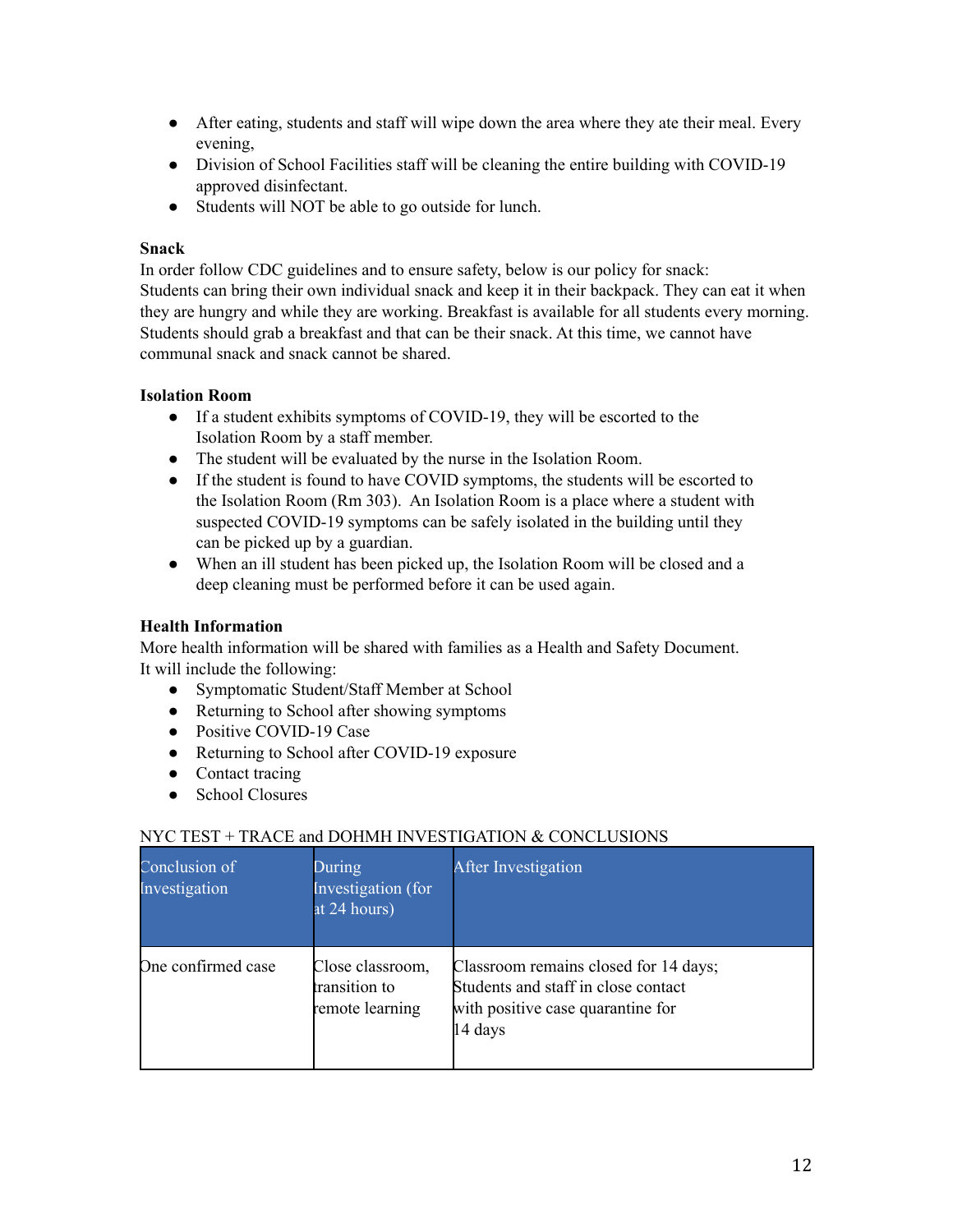| At least two cases<br>inked together in<br>school, same classroom                                                                             | Close classroom,<br>transition to<br>remote learning       | Classroom remains closed for<br>14 days; Students and staff in close<br>contact with positive case quarantine<br>for 14 days                                                                  |
|-----------------------------------------------------------------------------------------------------------------------------------------------|------------------------------------------------------------|-----------------------------------------------------------------------------------------------------------------------------------------------------------------------------------------------|
| At least two cases<br>inked together in<br>school, different<br>classrooms                                                                    | Close school<br>building, transition<br>to remote learning | Classrooms of each case remain<br>closed and quarantined for 14 days<br>Additional school members are quarantined based<br>on where the exposure was in the school<br>(e.g., the locker room) |
| At least two cases<br>inked together by<br>circumstances outside<br>of school(e.g., acquired<br>infection by different<br>setting and source) | Close school<br>building, transition<br>to remote learning | School opens after investigation;<br>Classrooms remain closed for 14 days                                                                                                                     |
| At least two cases, not<br>inked but exposure<br>confirmed for each<br>putside of school setting                                              | Close school<br>building, transition<br>to remote learning | School opens after investigation;<br>Classrooms remain closed for 14 days                                                                                                                     |
| Link unable to be<br>determined                                                                                                               | Close school<br>building, transition<br>to remote learning |                                                                                                                                                                                               |

# **Bathrooms**

**Adults must use ONLY bathrooms designated as "Adult Bathrooms."** There are 3 adult bathrooms at MSC, they are located on the third floor by the greenhouse, on the 5<sup>th</sup> floor in the main office, Room 503, and one is located in the basement gym office.

# **Cell Phone Policy**

Student cell phones are required to be turned off and put away at all times when students are in the school building. This includes time at lunch in the cafeteria, in the gym, and during recess.

There are times during the school day that a student may ask for permission to use his/her cell phone - sometimes to take a photo of the assignment on the board, sometimes to work on a specific task for a project. It is at the teacher's discretion to approve use.

If a student uses his/her phone without express permission while in the building during the school day, the phone will be confiscated, given to the main office and parents will be notified. Similarly, if a student's phone goes off during class, the phone will be confiscated, given to the main office and parents will be notified. The phone will not be returned to the student. A parent will have to pick up the phone at his/her earliest convenience. Until then, the phone will be securely stored.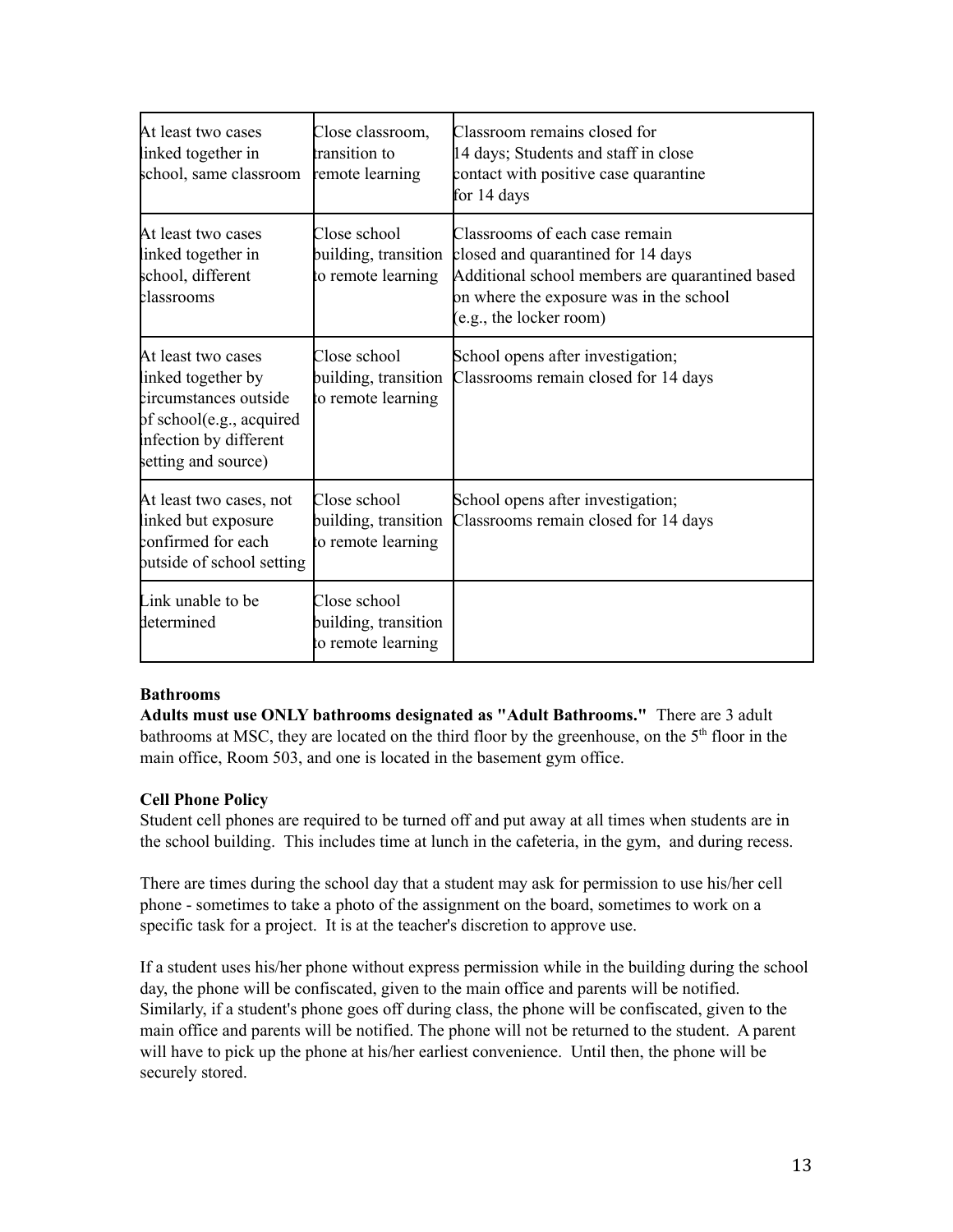# **Teacher Communication**

The school staff is happy to meet with you when you need to address your child's school needs. In order to set up a meeting, please send an email to the teacher. Teachers are not able to speak to parents during instructional time.

Consistent communication contributes to student's success in school. Forms and notices go home from many sources. For example, teachers may send weekly letters; there are weekly email blasts, emails/notices with news from PA.

# **Communicating with Families / Family Meeting Form**

Consistent and timely communication with families is critical. A best practice is to communicate via email as an easy and efficient way to share student progress, concerns, observations as well as celebrations. At MSC, our goal is to respond within a one to two-day period. Improving communication mechanisms in our school with families is essential to making our community run smoothly.

**Google Classroom:** A best practice for our whole school as an extension of the in person classroom for students and families.

- Posting a weekly K-5 classroom newsletter,
- Posting a 6-8 weekly news
- Sharing information about the curriculum,
- Posting upcoming events
- Posting about field trips
- Posting celebrations of learning
- Posting digital feedback

### **Communicating Standardized Test Results to Families**

NYC Schools account allows families access 24hrs a day to student data: http://schools.nyc.gov/RulesPolicies/StudentRecords/NYCSchools

### **Progress Reports & Grading Policy**

Progress reports for grades K-8 will go out to families four times a year (November, January, April and June).

K-5 Grading Policy

STARS report card performance levels:

- 4= Excels in Standards
- 3= Proficient
- 2= Below Standards
- 1=Well Below Standards

6-8 Grading Policy STARS report card percentages: 65% Mastery assignments: 30% - Published writing pieces and projects, posters, reports 20% - Formative Assessments (tests and quizzes) 10% - Bi-monthly notebook checks 5%- Student Work Showcase Share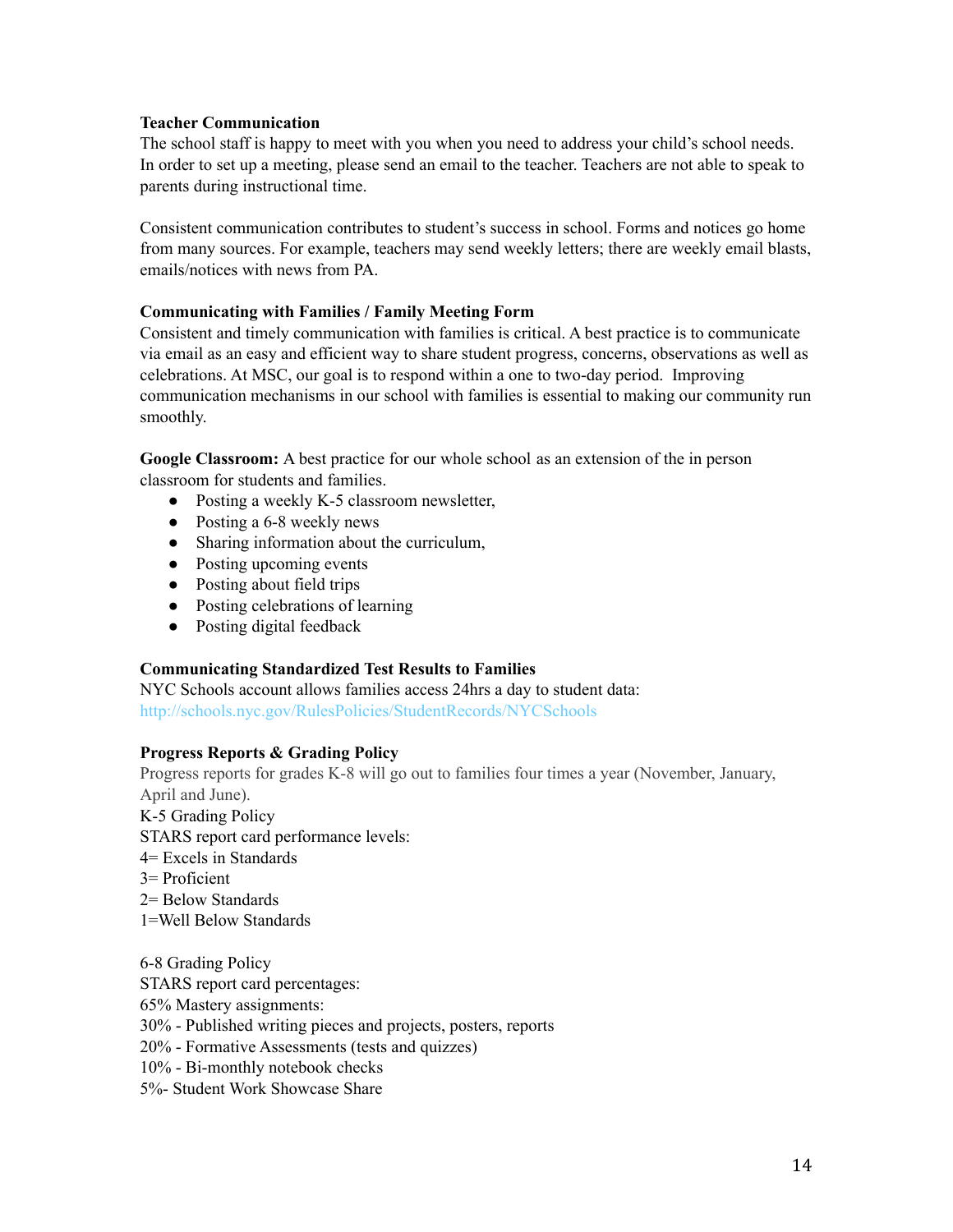25% In-class assignments and Homework 10% Contributing Factors: participation, organization

**Re-do policy:** Per MSC policy **Redo and Retakes Done Right by Rick Wormeli** (Wormeli, R, 2011) Wormeli, Rick. "Redos and retakes done right." *Educational Leadership* 69.3 (2011):, students may re-do mastery-designated assignments to improve their grade. Students may earn up to half of the points they missed the first time up to a score of 90%. For example, if a student initially earns a 70, she may earn up to 15 additional points.

All 6-8 grades can be checked by students and families at any time through our Google Classroom online platform.

# **Homework - K-8**

- All students will read nightly for a length of time determined by their teacher. Daily reading will be recorded in a reading log.
- Additional homework will be assigned at the discretion of the teacher.
- MSC teachers will not assign homework packets.

# **Curriculum Overview**

Reading and Writing: We are a Teacher's College Reading and Writing program (TCRWP) school. Our teachers follow the units of study and are provided instructional coaches from Teachers College (K-8). It is a workshop model with a mini lesson, independent or small group work (during that time teachers are assessing by conferring or teaching in a small group and then a share.

Math: Our math curriculum is Engage New York Math Modules, K-5 Math Solutions, and CMP3  $(6-7)$ , Regents Algebra  $(8<sup>th</sup>)$ . Students are encouraged to communicate their mathematical thinking with drawing models, numbers, equations and words.

Social Studies: We follow The NYCDOE K-8: Passport to Social Studies program that integrates the Common Core Learning Standards (CCLS) and the New York State K-8 Social Studies Framework to support strong social studies teaching and learning.

Science: We follow the Greenhouse Project core curriculum (we wrote the curriculum and we are the The Sun Works Center for Environmental Studies–the flagship Greenhouse Project Science Laboratory) where students are learning cutting-edge technology that connects science and the environment through sustainable urban farming. Grades 6-8 take Challenge Based Modules intensive, short-term interdisciplinary courses developed around real-world challenges. 6th and 7th grade science uses the Amplify Science curriculum. This new phenomena-based curriculum for grades K–8 is aligned to the New Generation Science Standards. Amplify Science blends hands-on investigations, literacy-rich activities, and interactive digital tools to empower students to think, read, write, and argue like real scientists and engineers. 8th grade uses the Regents Living Environment curriculum.

# **Celebrations of Learning**

K-8 Celebrations of Learning and middle school student work showcases in each classroom community are celebrations of learning for children, their teachers and families. The teachers may organize publishing celebrations after a unit of study, project exhibitions and/or math showcases.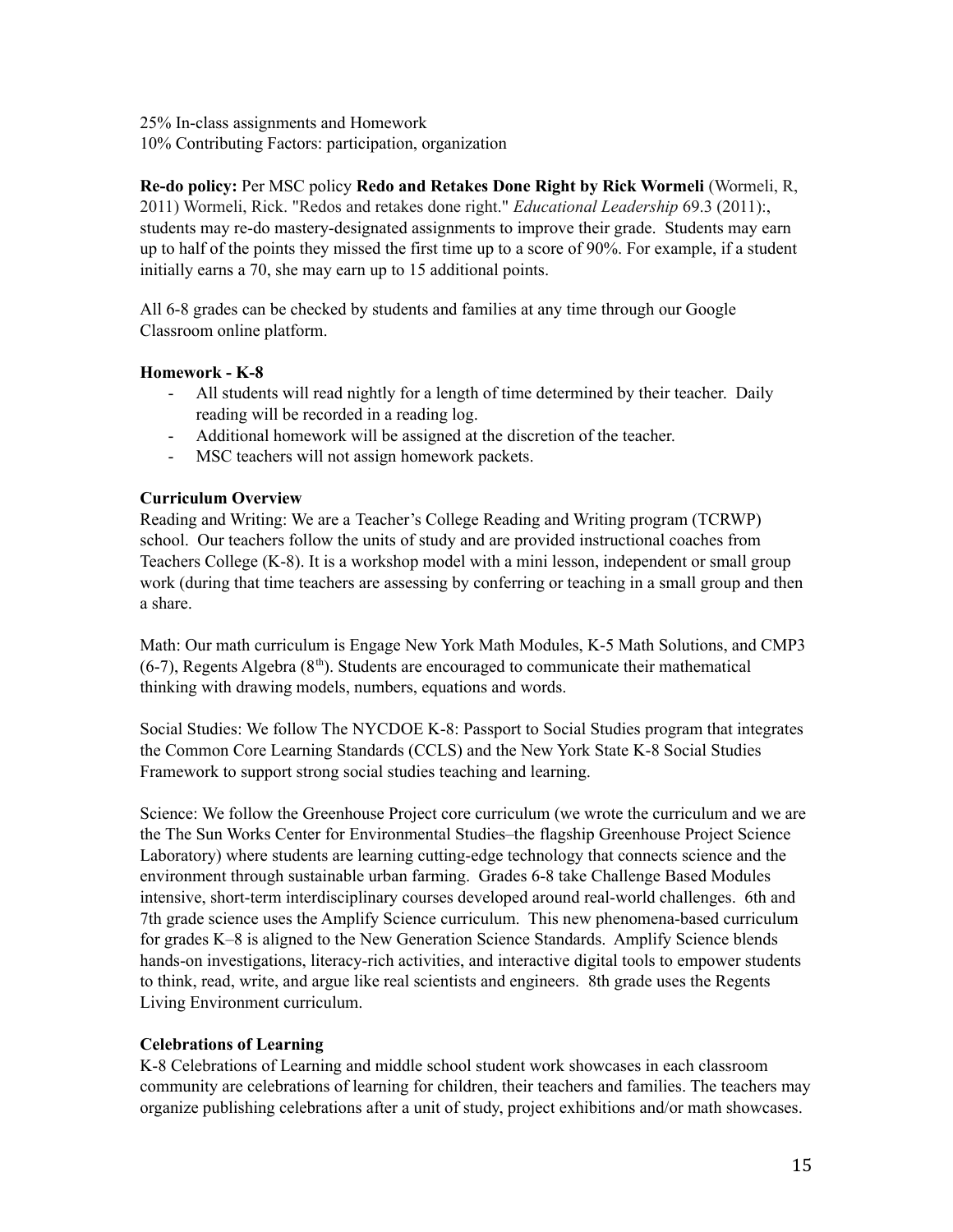This is a culmination of all the work the students have learned throughout the course of the unit. Teachers will establish a protocol that allows all students who have published to share and that also allows families to understand the importance of listening and responding.

### **First Person Language**

MSC families, students and staff should strive to use person-first language when referring to members of our community who have special needs. How do you use person-first language? Simply say the person's name or use a pronoun ("he" or "she") rather than using the disability as an adjective to describe the person. For example, no one at MSC should ever refer to a child as a "wheelchair kid." Instead, say, "Tom uses a wheelchair." If you don't know a particular student's name, say, "He uses a wheelchair." Why is person-first language important? It places the focus on the person rather than the need, reminding everyone that **human beings are defined by who they are and not by their abilities or limitations**.

# **Lost and Found**

We will not have a lost and found bin due to COVID safety.

# **HEALTH ACCOMMODATIONS**

If your child is in need of any type of medical accommodation during the school day, we must have an Authorization Form on file. If your child is in need of any of the following services, please go to our website, *www.ps333.org*, to download and print the appropriate form, complete it and file with our school nurse on the first floor.

There are four types of request and authorization forms:

- Medication Administration Form (MAF) should be completed only for requests involving administration of medication for students. For cases of asthma, providers may attach an Asthma Action Plan with the MAF. Use of nebulizers on school trips can be cumbersome, please consider prescribing inhaler and spacer whenever possible.
- Provision of Medically Prescribed Treatment Form (Non-Medication) should be completed when requesting special procedures such as bladder catheterization, postural drainage, tracheal suctioning, gastrostomy tube feeding, etc. This form may be used for all skilled nursing treatments.
- Diabetes Medication Administration Form should be completed for students with Diabetes who require any of the following: glucose monitoring, insulin and/or glucagon administration.
- Request for Section 504 Accommodation(s) Form should be used when requesting special services such as a barrier-free building, elevator use, testing modification, etc. This form should NOT be used for Related Services such as occupational therapy, physical therapy, speech and language therapy, counseling, etc. that is properly addressed and provided by a student's Individualized Education Program (IEP).

### **Medical Examinations**

Each kindergarten and first grade student – even students who attend kindergarten at MSC – and all newly admitted students must have a medical examination. An official New York City health form, with its record of vaccinations and medical history, and the Child & Adolescent Health Examination Form must be completed and signed by your doctor. **Once school starts you will have two weeks to return the Health Form to MSC.**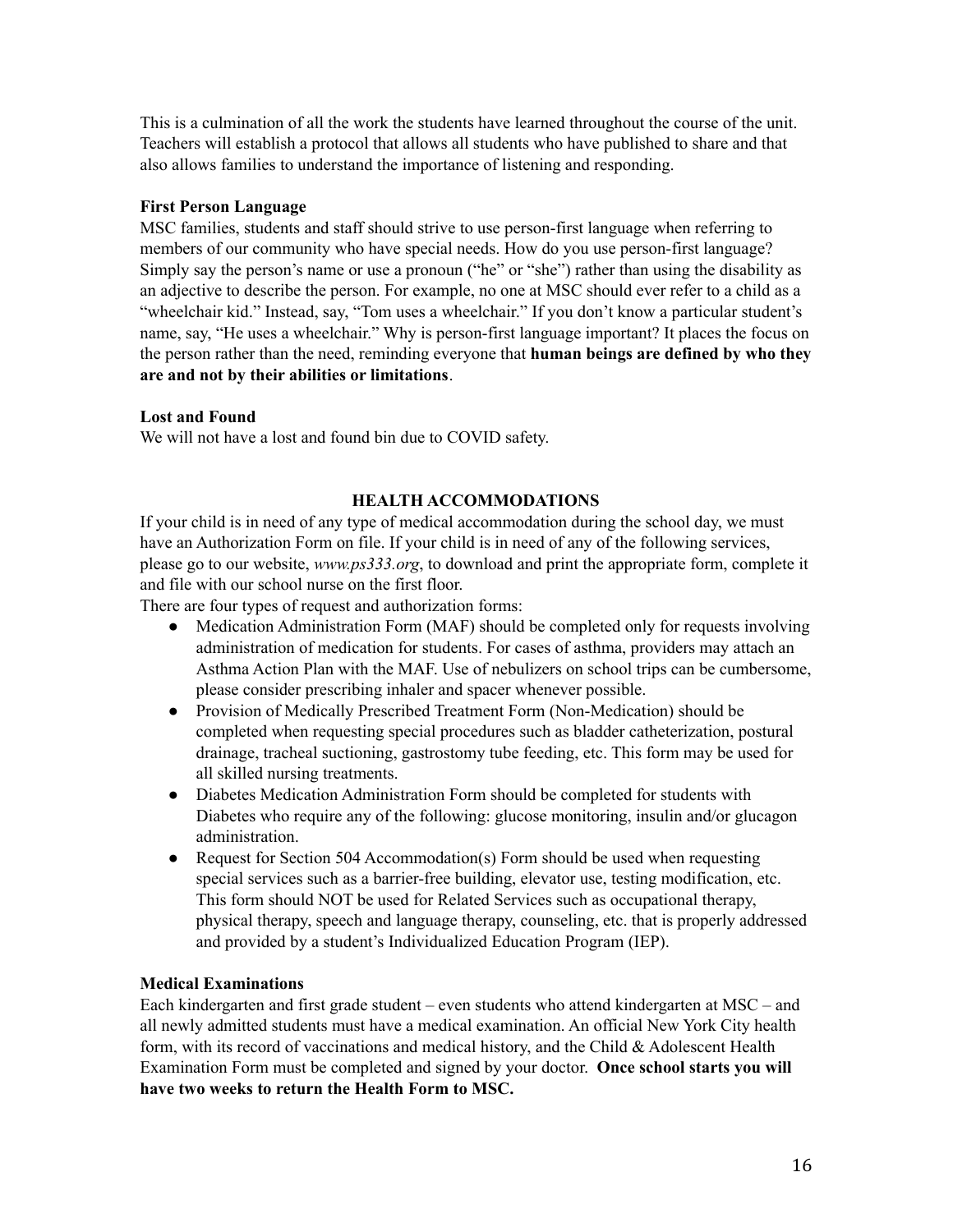### **Immunizations**

The New York City Department of Health and Mental Hygiene issues School Admission Immunization Requirements. The law requires that all students in grades K must show proof of having received a complete medical evaluation and present an immunization record. As of June 13, 2019 NYC no longer allows religious exemption from mandated vaccinations. For more information, please visit:

<https://www.schools.nyc.gov/school-life/health-and-wellness/immunizations>

### **Medication**

The nurse will not administer medications or treatments without doctor's orders stated on a 504 Form. This includes both prescription and over-the-counter medications. The form must be completed by a physician, signed by a parent and given to the nurse.

### **Injuries**

A doctor's note is required for any child who comes to school wearing a splint, cast or other appliance. A note is also required for any restrictions on physical activities.

### **Allergies**

You should obtain a **Form 504** from the school office on the fifth floor (503). This form must be completed by your child's pediatrician and returned to MSC so that your child's allergic condition is officially noted. You will need to get a new copy of the form and have your child's doctor complete it each year that your child attends MSC.

If your child has specific allergies or medical concerns, please make sure that you talk with his or her teacher to ensure that proper precautions are taken. Teachers cannot accept responsibility for medication regimes or for administering medication, though they will work with you to help ensure that your child's needs are met. MSC does not maintain nut-or-dairy-free zones, but teachers will do their best to accommodate food restrictions and to help parents develop a food allergy action plan. It may also be necessary to notify a school administrator, depending on the severity of the allergy. Please make sure the school has the most up-to-date contact information and, if necessary, a copy of your child's health history.

<https://www.schools.nyc.gov/school-life/health-and-wellness/staying-healthy/allergies>

### **Illness**

If your child becomes ill during the day, a member of the school staff will call you and request that you come to get him or her as soon as possible. In the event that you cannot be reached, the school will contact the person you identified on your emergency card to act as your backup. Children who are ill MUST be picked up and cannot remain in school.

### **Lice**

Head lice do not pose a health hazard, transmit disease, or indicate poor hygiene, but they are disturbing nuisance. **Our goal is to prevent lice from spreading.** Keeping lice out of school requires a joint effort between school and home. Children found with lice (live bugs) will be sent home and can return to school when they are lice free. However, if the child is found to have only a few nits (eggs), he/she can remain in school and should be treated at home. Please visit 'Parent Resources' on **www.ps333.org** for resources/links on lice prevention and treatment.

#### **Keeping Children Home**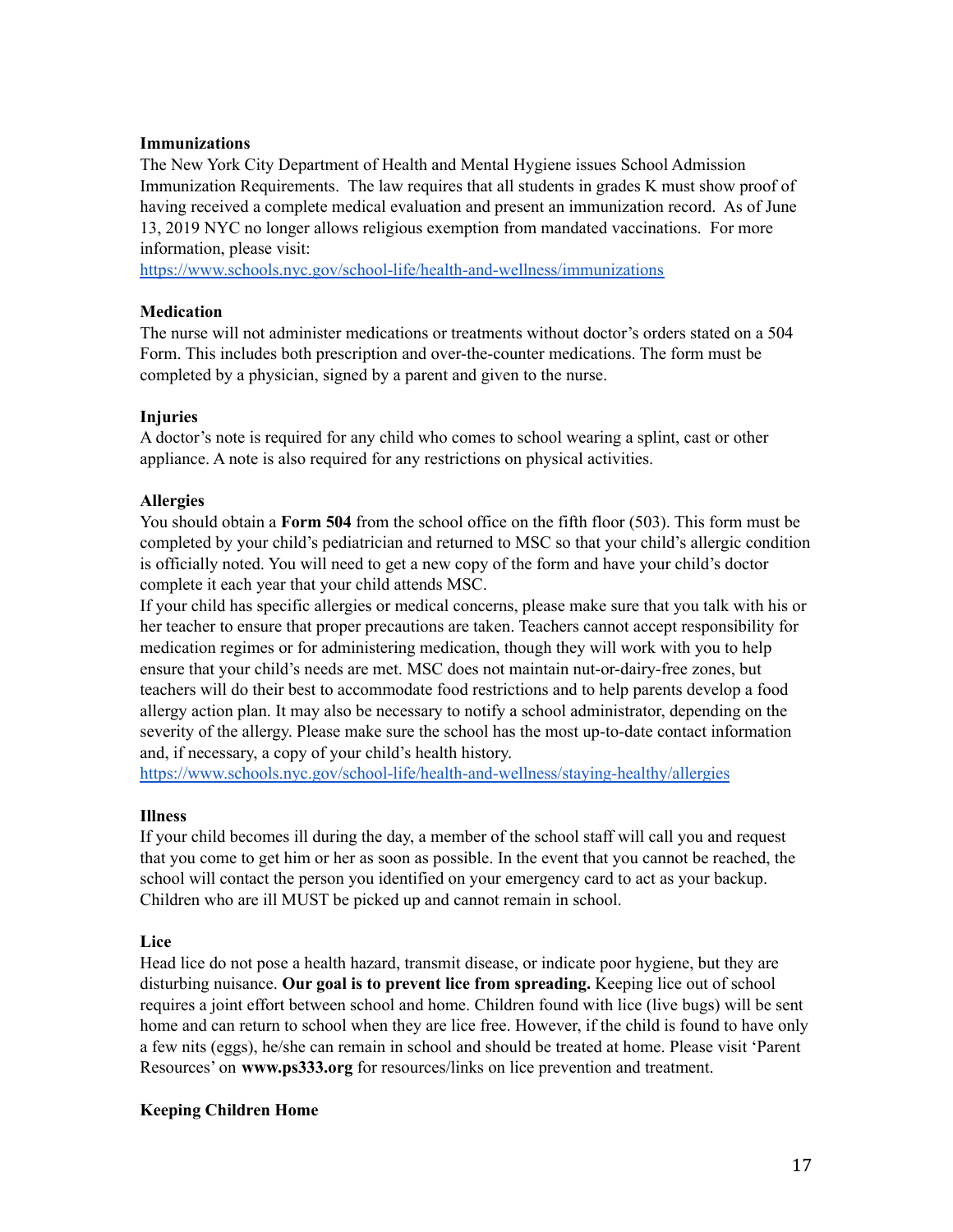For the welfare of the other students, parents are asked to keep children home under serious conditions including but not limited to: **Any child with a fever of 100ºF or higher, and/or two or more flu-like symptoms** must be kept home for 24 hours after a normal temperature has returned. If a child has fever in the morning before school, please do not give Tylenol (or other over the counter medicines) and send them to school. **Any child with vomiting or diarrhea** should be kept home for 24 hours after the last symptom. **Pink eye is contagious** – a child must have a doctor's note to return to school.

# **Going To Nurse**

An adult/school aide accompanies our students to the nurse's office.

# **Class Parent:**

Teachers will send home information about becoming a class parent for your child's classroom. Class Parents take their lead from their child's classroom teacher. Your teacher will explain what their expectations are so you will have a clear sense of what you will be asked to do for the class during the school year. Please remember that you are not an advocate for other parents in the class! Families should contact the appropriate teacher or the parent coordinator themselves if they have an issue that needs to be addressed.

# **Leaving the Building**

If a student has to leave early, a person who is on the emergency contact remains in the lobby. School safety agents contact the main office. A member of main office staff escorts student to the lobby and emergency contact signs student out.

### **Curriculum Night**

### **Family Conference Days**

- All parent-teacher conferences will be remote.
- November 3rd: 4:30pm-7:30pm
- November 4th: 12:40pm-2:40pm (Students will be dismissed at 11:30 am)
- March 2nd: 4:30pm-7:30pm
- March 3rd: 12:40pm-2:40pm (Students will be dismissed at 11:30 am)

All conferences will be remote and families will sign up digitally.

### **Partnerships:**

- Teachers College Reading and Writing Project
- K-5 Math Solutions
- Ballet Tales
- Carnegie Hall
- Harmonize Kids
- Lincoln Center Institute
- NY Sun Works The Greenhouse Project
- Urban Advantage for Grades 6-8
- Roads to Success and The Beacon Program
- National Junior Honor Society

### **Art Programs offered to all students at our school:**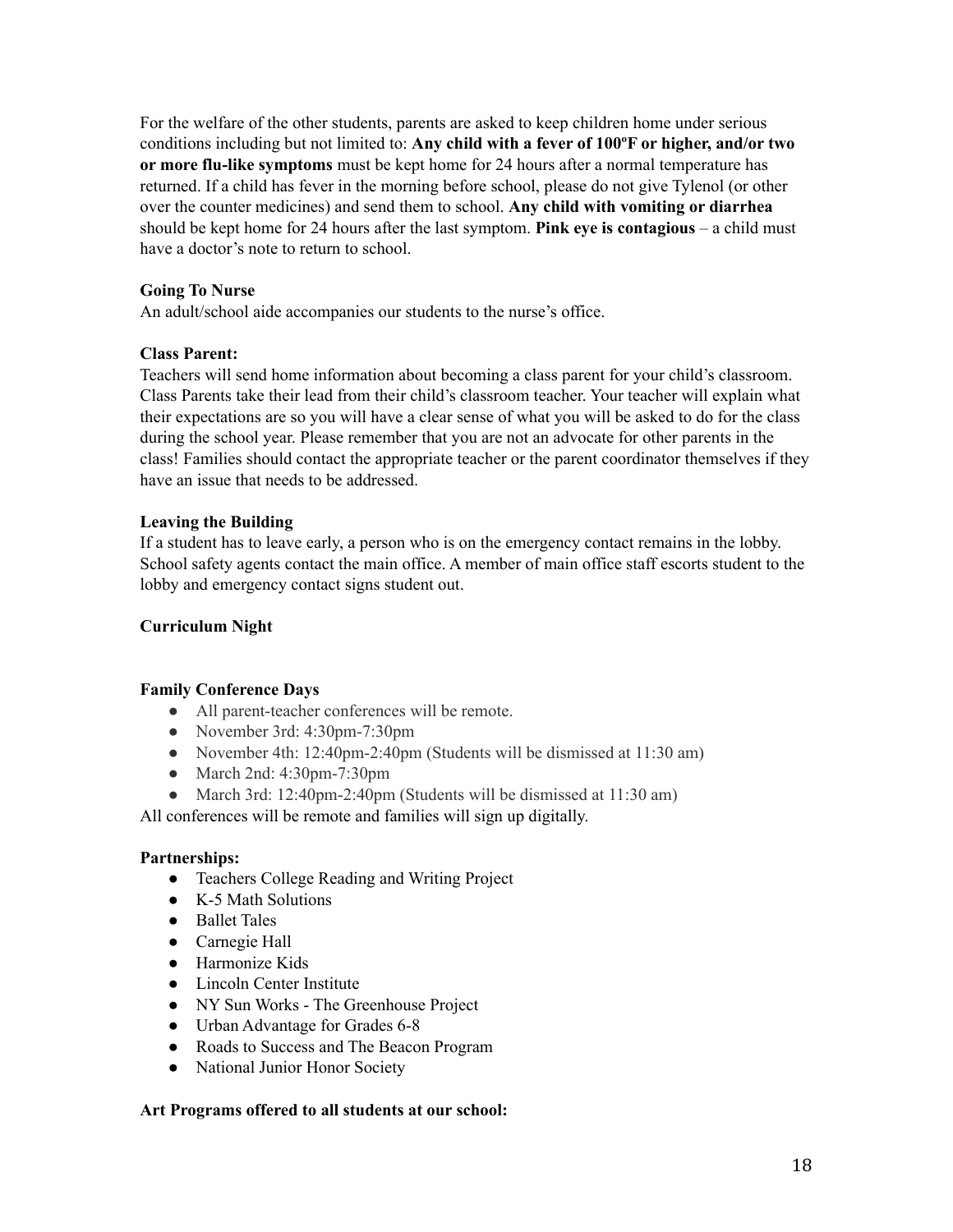- Visual Arts
- Dance
- Physical Education & Move to Improve (MTI)
- Music
- Drama

# **Field Trips & Outside Learning**

Curriculum is enriched throughout the year with field trips. We may take small physically distanced walks around the neighborhood or go on virtual field trips. Curriculum is enriched through outside learning. Teachers can take students on short walks to deliver instruction.

#### **OUR WEBSITE**

### **Calendar**

The MSC Google Calendar is posted on our website, **www.ps333.org**. Dates of testing, arts events, school functions, and community meetings will be posted. A weekly email blast will also list important events and will go out to families each week.

# **Email Blasts – Subscribe**

If you have provided your email, you have been subscribed to our mailing list. If you subscribed and have not received any emails, please check your spam folder. If you have a strong spam filter, please add our email address, **info@ps333.org**, to your contacts so that we are one of your approved emails. To subscribe on your own, please visit our website, **www.ps333.org**, and click on "subscribe" on the front page of our website and fill out necessary information. Again, add info@ps333.org to your contacts just in case you have a strong spam filter. If you have any questions or trouble subscribing, please email info@ps333.org.

### **Parent Resources**

You can find more information on our parent resources page, including: child absence form, metro card request form, photo ID card information, and more.

# **THE SCHOOL COMMUNITY**

### **MSC Coffee Talk Series**

Coffee Talks with School Leadership will provide a forum for MSC families to hear from school leaders and learn about 2020-21 initiatives.

### **PA Meetings**

The PA represents all of the families in the school and exists to provide all parents an active voice in the school. We offer support to our school both through volunteerism and fundraising so we may further enrich MSC's programs and support with continued resources.

Once a month, our MSC community comes together for a General Membership meeting. These meetings are open to everyone with a child attending MSC and they are an excellent way to find out what's happening and how to get involved at our school. In addition to providing updates on all activities and programs each month, these meetings provide an opportunity to ask questions,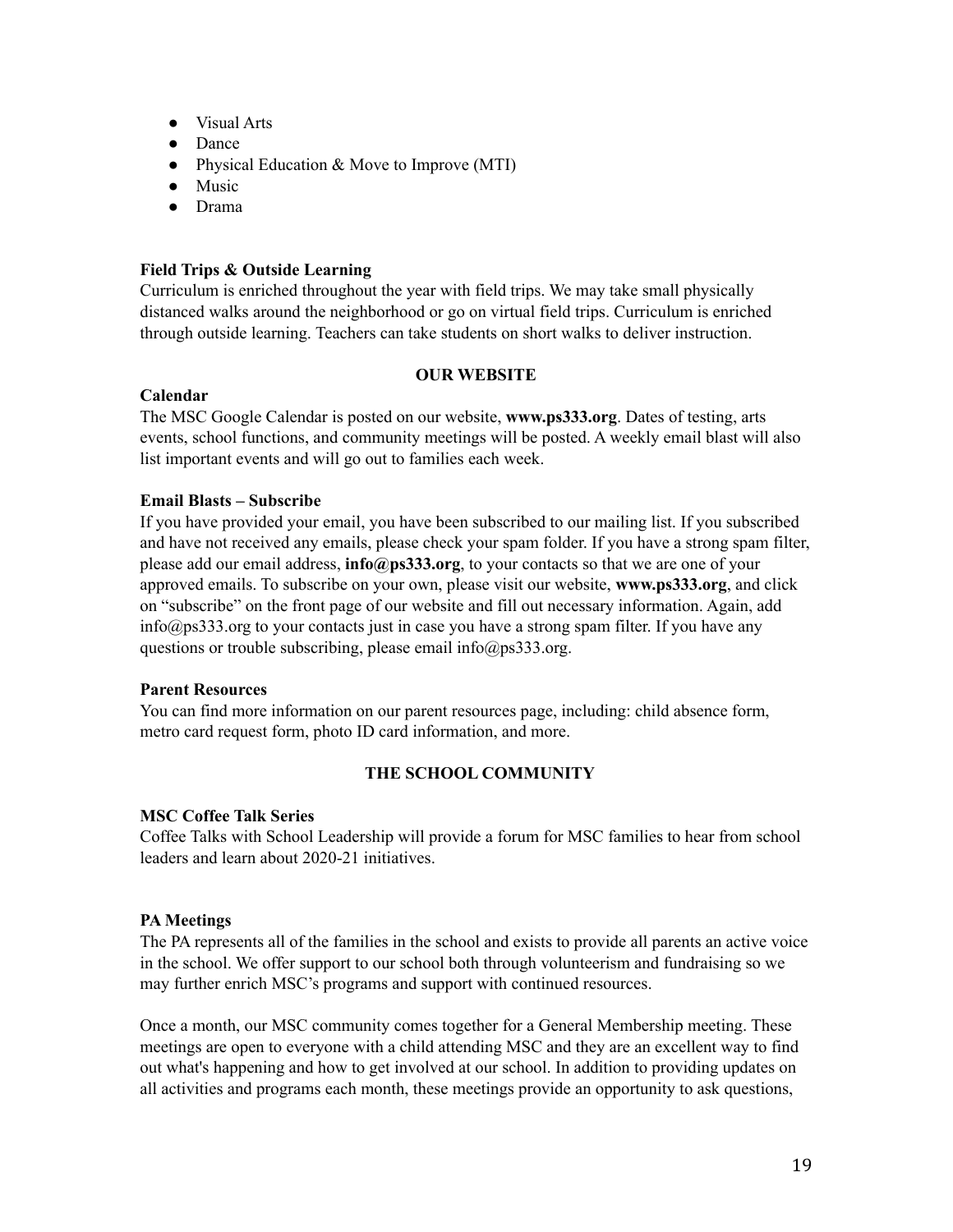share thoughts, and provide feedback. If you are unable to attend, Meeting Minutes are posted on our website and a copy is also available in the Main Office on the fifth floor. The PA Executive Board (President/Co-Presidents, Vice President, Secretary and Treasurer) meets monthly after school to conduct school business, discuss projects with the Administration, and review any Standing Committee projects. Attendance is open to all parents, but the PA Executive Board requests that matters to be discussed be submitted in writing in advance. Contact Executive Board: CoPres@friendsofMSC.org

# **School Leadership Team**

The School Leadership Team (SLT) is a joint team of teachers, parents, school staff, and the Principal that is mandated by the Chancellor's Regulation A-655. The SLT plays a significant role in creating a structure for school-based decision making and shaping the path to a collaborative school culture. The SLT contributes to the development of the Comprehensive Educational Plan (CEP). It is a vehicle for developing school-based educational policies and ensuring that resources are aligned to implement those policies. The SLT is not involved in the day-to-day operations of the school but meets once a month to collaborate regarding issues important to the school. SLT members can solicit input from various constituencies in order to ensure that all voices are heard regarding the needs of students.

# **Class Parents**

Being a class parent is a fulfilling way to actively participate throughout the school year. In addition to being a tremendous help to the teachers, you are a conduit that links all parents to the MSC community and you help set the tone for our school's caring and committed community.

Parents will have the opportunity to sign up to be class parents in the first week or two of school. There will be a maximum of four class parents per class. These class parents serve as a liaison between their class and the larger community at MSC.

The class parents will have specific designations so no one parent bears too great a burden--and each can focus on a specific area of interest: **Volunteer Coordinator, Green Parent, Teacher Liaison and Book Room Parent**

### **Getting Involved**

Every parent with a child at MSC is a member of the Parent Association. The school does not charge dues and we hope that every parent will feel welcome to play an active part of this group and an active role in their child's education.

The mission of the MSC Parent Association is to promote involvement by parents in their children's education and in the school as well as to organize and facilitate community and fundraising events. The PA Executive Board consists of a president and possibly co-president, vice president and co-vice president, secretary or co-secretaries and treasurer who are elected to a one-year term. A slate of nominees is formed in the spring and approved at a school-wide Parent Association meeting.

The PA is organized through committees. The committees are responsible for a range of activities and serve both to support the school and to facilitate various school events. Each committee requires a different amount of time and a different type of involvement. Chances are that one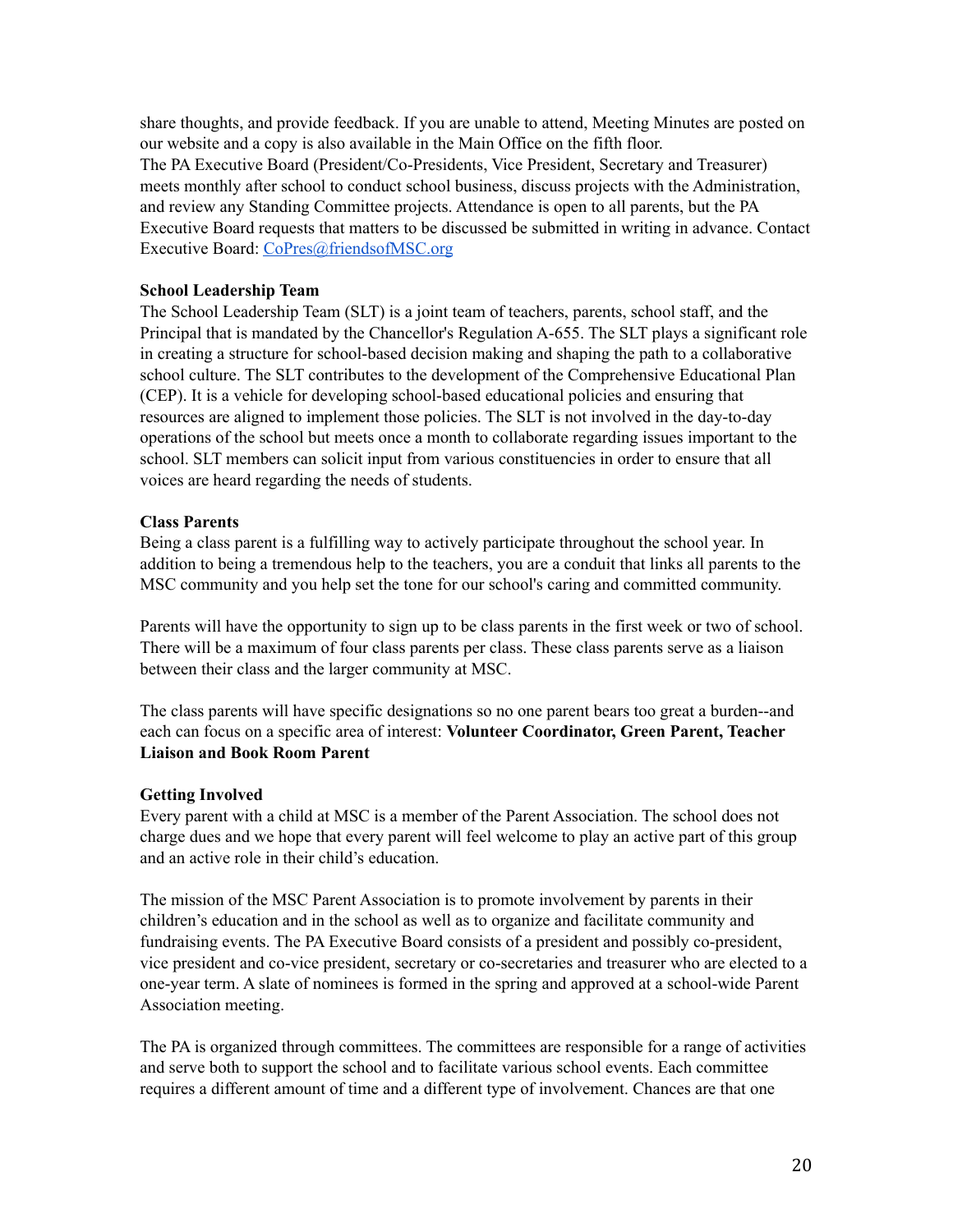coincides with an interest of yours. Joining a committee is an enjoyable way to connect with like-minded parents in our school, while helping to make your child's education a better one.

**Annual Appeal, Bake Sales, Book Room Committee, Communications/Newsletter, Diversity Committee, Grandparents & Special Friends Day, Grant Writing, Greenhouse Committee, K-8 Outreach and Support, Parent Outreach, Recess, Scholastic Book Fair, Science Fair, Special Events, Uptown County Fair, Wellness/Green Committee, Winter Auction, Winter Ball**

Here are more ways you can take part in the MSC Community:

- Provide classroom snacks
- Help with the class phone tree
- Make a virtual lunch date with your child one day a month in the classroom, eat and talk with your child and some of his or her classmates
- Help with a needed repair or construction project
- Join other families at the Winter Ball or a class of potluck
- Become a buddy to a new family

# **Questions and Comments**

Please visit our website, **www.ps333.org**, or the "who to contact list." If you have a suggestion, we have a suggestion box on the front page of our website.

| If your concern is about                             | You should contact                                                                                                                                                                                                                                                                                    |
|------------------------------------------------------|-------------------------------------------------------------------------------------------------------------------------------------------------------------------------------------------------------------------------------------------------------------------------------------------------------|
| Your child's academic progress                       | <b>Your child's teacher - Post a note or Email</b><br>Parent Coordinator- Malaka – mbanks5@schools.nyc.gov<br>K-5 Assistant Principal Kerry - KPowers3@schools.nyc.gov<br>6-8 Assistant Principal Ben –<br>Claire- Principal - CLowenstein@schools.nyc.gov                                            |
| Your child's well-being<br>and emotional development | <b>Your child's teacher - Post a note or Email</b><br>Social Worker-Ali AESSES@schools.nyc.gov<br>Parent Coordinator-Malaka - mbanks5@schools.nyc.gov<br>K-5 Assistant Principal Kerry - KPowers3@schools.nyc.gov<br>6-8 Assistant Principal Ben –<br>Claire- Principal - CLowenstein@schools.nyc.gov |
| Activities in your child's classroom                 | <b>Your child's teacher - Post a note or Email</b><br><b>Your Class Parent - Email</b><br>Parent Coordinator-Malaka – mbanks5@schools.nyc.gov                                                                                                                                                         |
| Curriculum                                           | Your child's teacher - Post a note or Email<br>K-5 Assistant Principal Kerry - KPowers3@schools.nyc.gov<br>6-8 Assistant Principal Ben –                                                                                                                                                              |

# **WHO TO ASK ABOUT WHAT?**